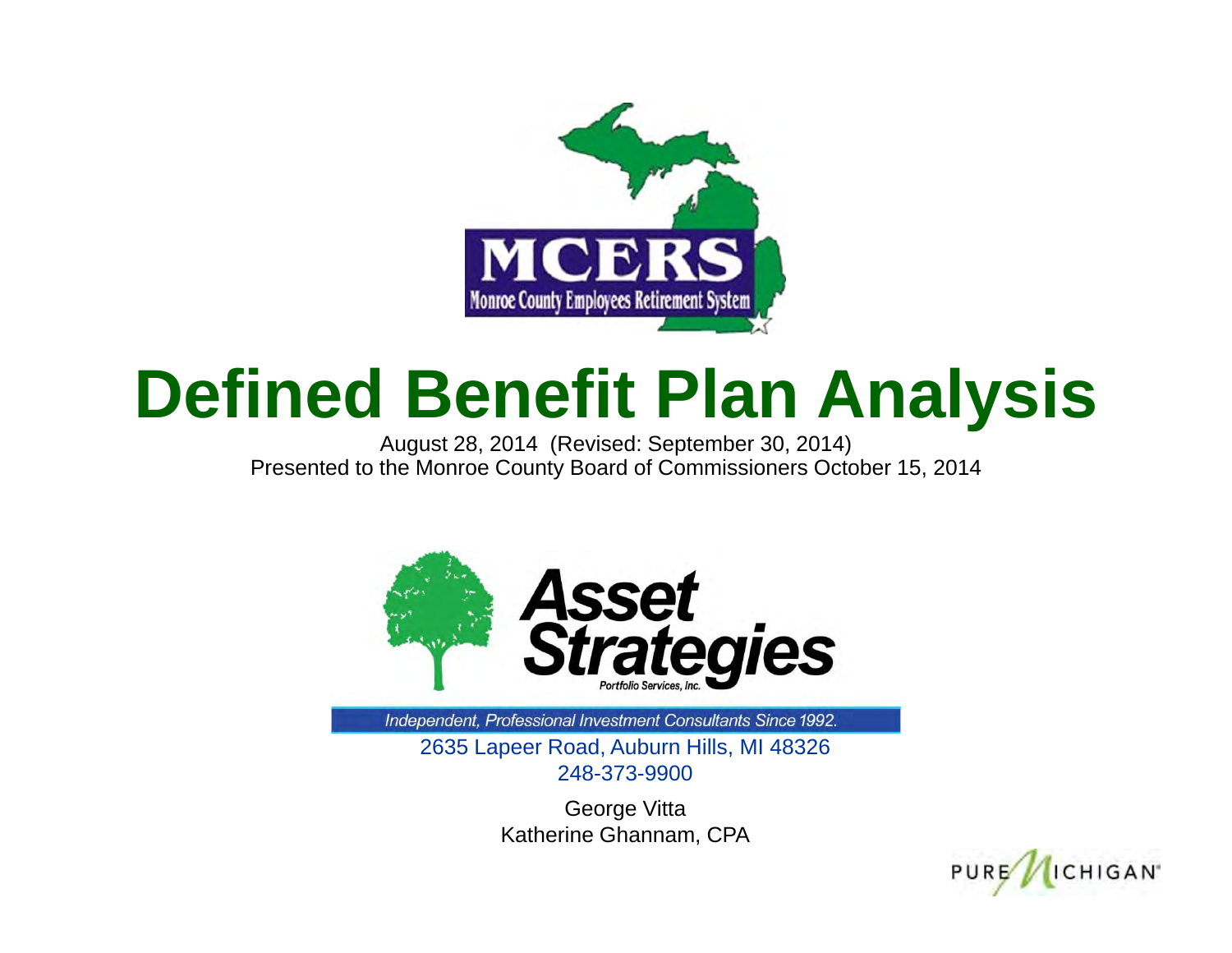#### **Introduction** n 2 Purpose of the Analysis 5 Key Findings 8 Recommendations 22About This Report 28 Addendum-Exhibit 13(rev.) 30





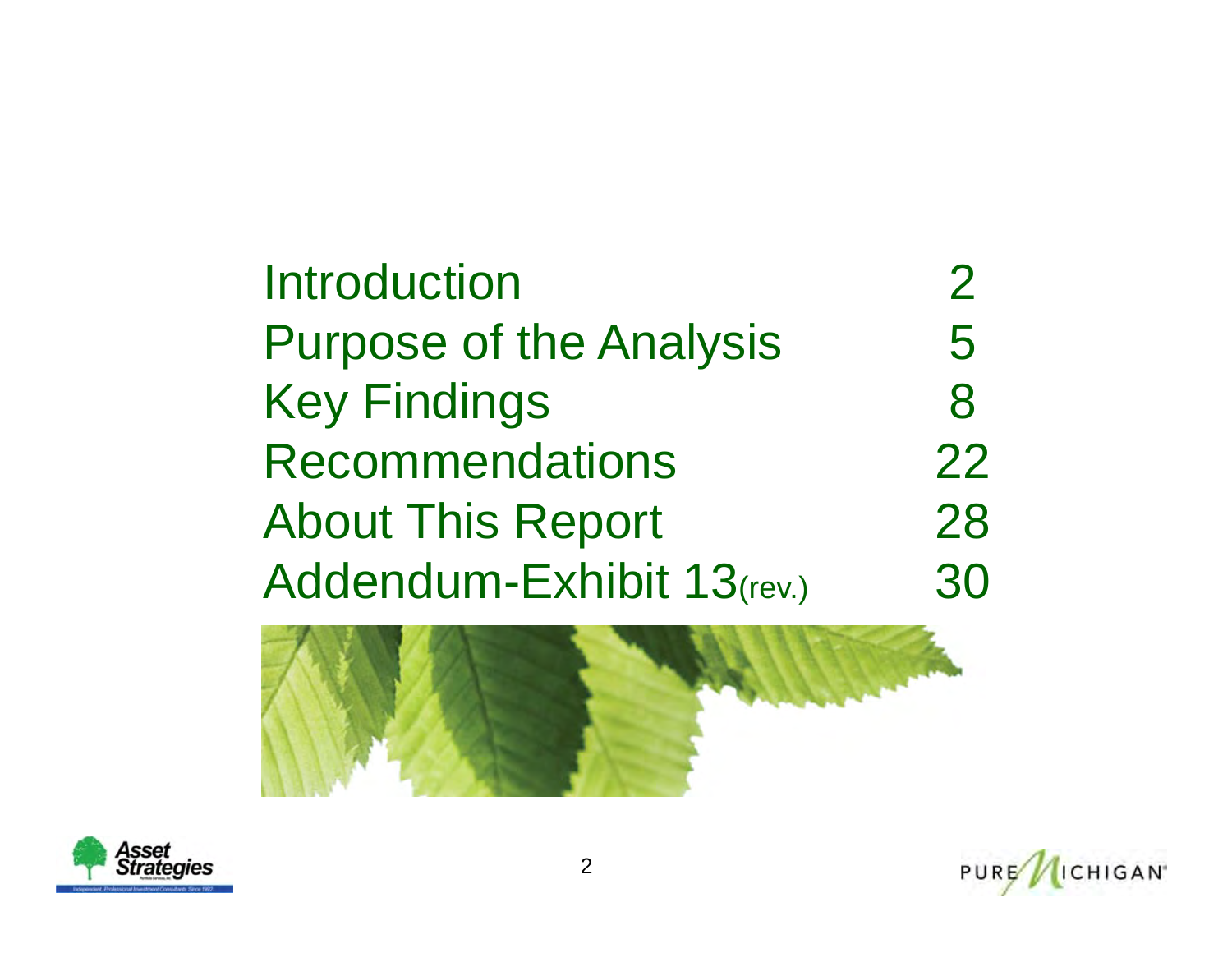# George Vitta

#### **EXPERIENCE**

- **> 32 years: financial services industry**
- **≥26 years: investment consultant**
- **► 1992, founded Asset Strategies Portfolio Services**
- > Trustee and Officer of various foundations
- **Example 2 Pregistered Investment Advisor Representative**
- $\geq$  25 year member of MAPERS



- > Created the first quarterly Michigan public fund investment performance universe
- ▶ Speaker, author, advisor to MAPERS Board of Directors and state legislative advisor.

#### **EDUCATION**

- ▶B.A., Economics, University of Michigan
- M.B.A., Finance, Wayne State University
- $\triangleright$  Post-graduate training in:
	- Actuarial scienceBenefit plan design Benefit plan administration





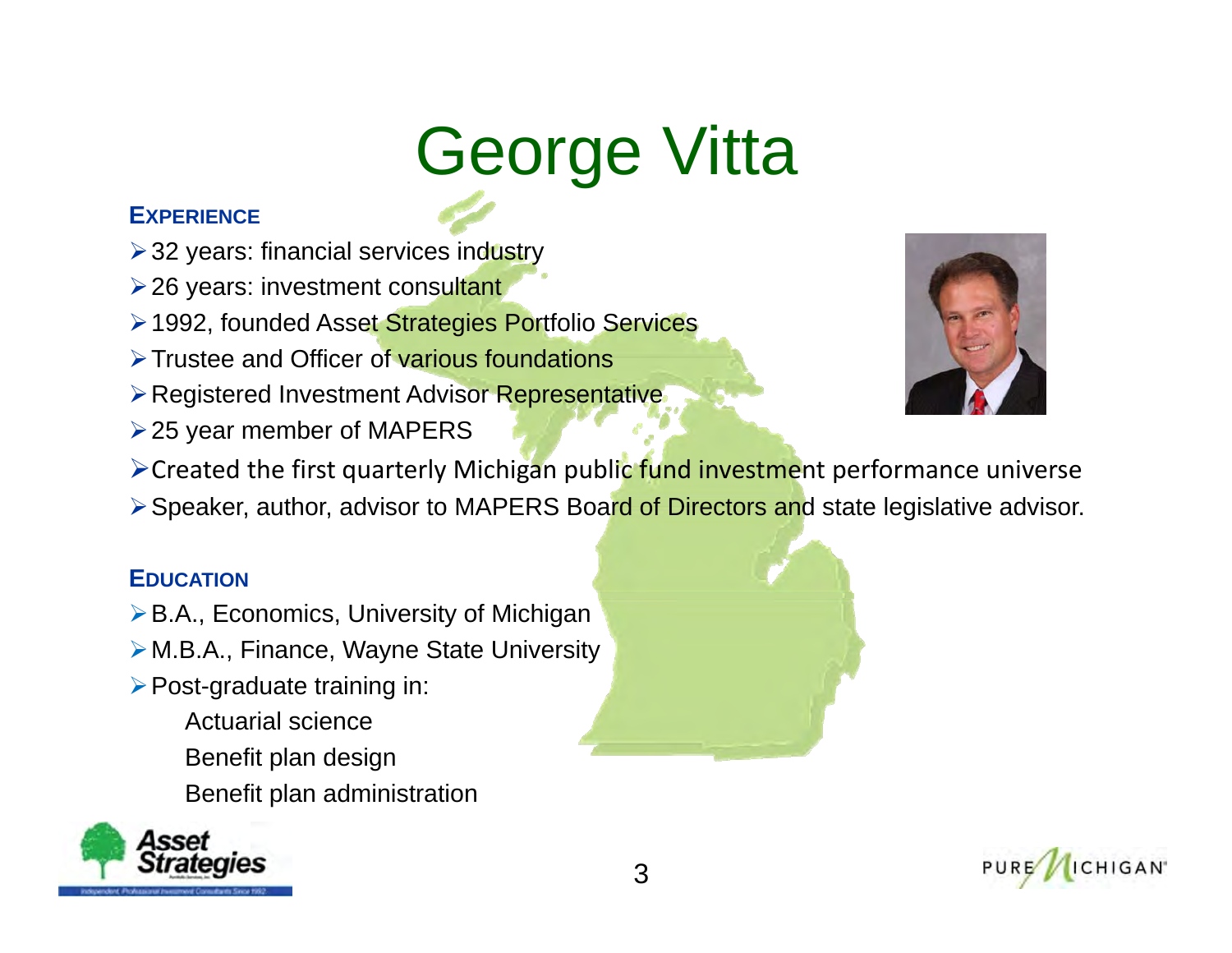# Katherine Ghannam, CPA

#### **EXPERIENCE**

- $\geq$  31 years; financial services and accounting
- $\geq$  21 years; investment management and consulting
- Registered Investment Advisor Representative
- **Four year member of MAPERS**
- **► Featured Speaker and author for MAPERS**



- ▶ Named fiduciary at Mars, Inc., (the candy company) as investment manager of the corporate retirement plans and cash management investments
- >Served as Director of Institutional Consulting for a Michigan based insurance company

#### **EDUCATION**

- **≻B.S., Accounting, University of Maryland**
- > M.B.A., Finance, The Pennsylvania State University
- C.P.A., Washington, D.C. #3095



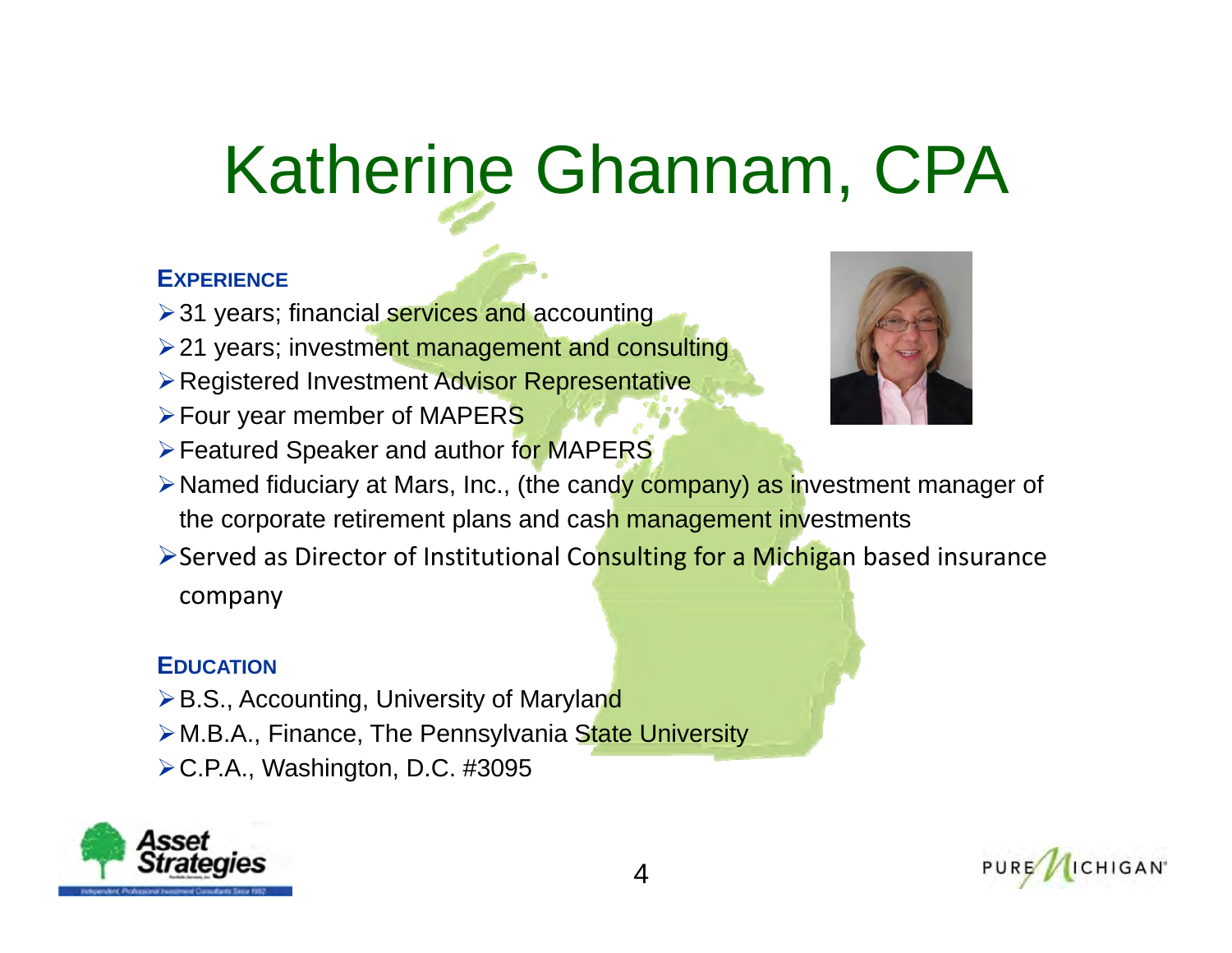### Purpose of the Analysis

Asset Strategies Portfolio Services was selected by a panel comprised of both County Commissioners and Board Members of the Monroe County Employees Retirement System to perform a detailed professional analysis of the Monroe County Employees Retirement System Defined Benefit Plan, hereafter referred to as "MCERS".



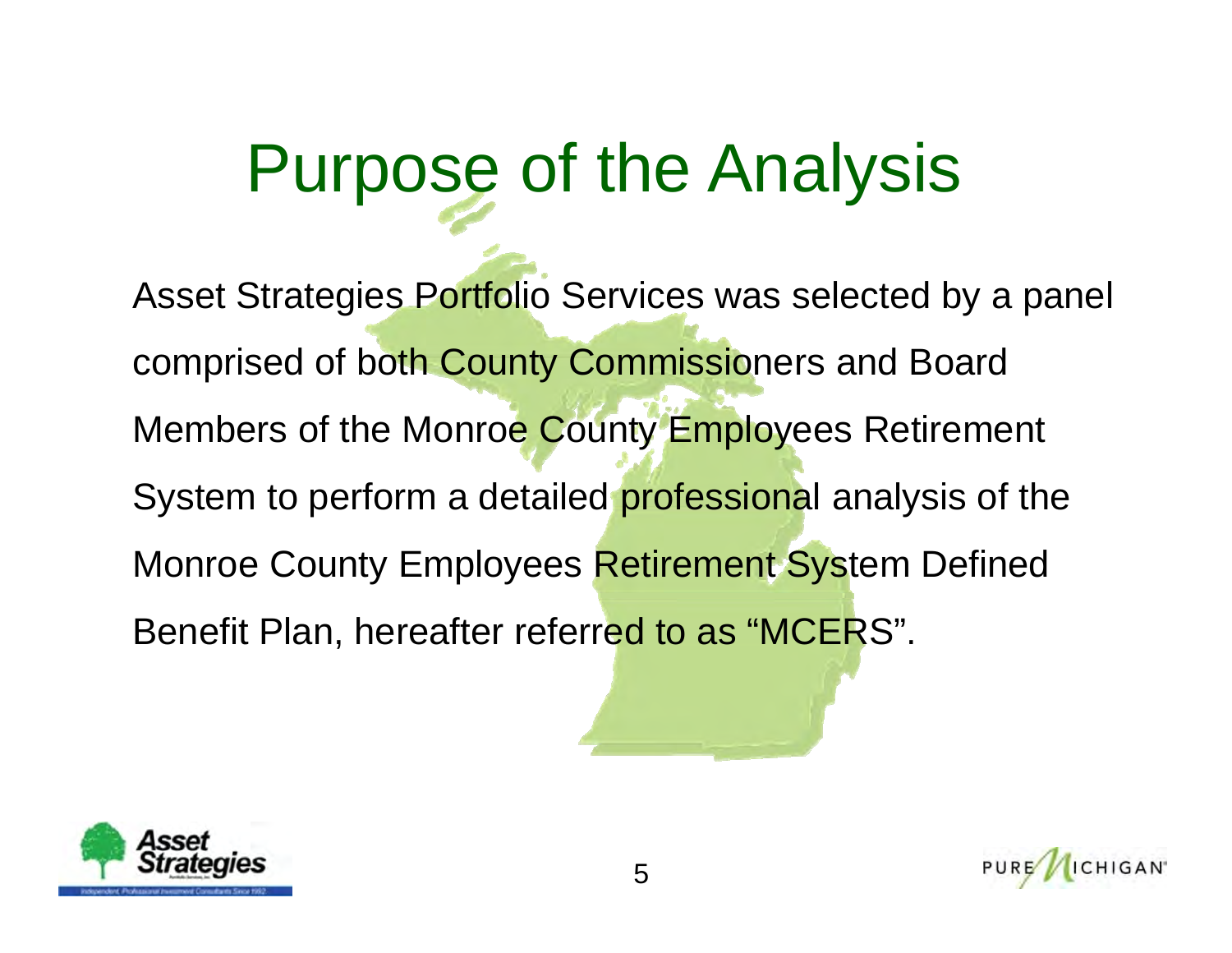### Scope of Services

- 1) Analyze the historical returns of the assets, and compare the returns to similar Michigan Public Act 314 governed Retirement Systems of similar asset size and demographics. The analysis shall include a review of cash flows, asset allocation, and manager performance over the most recent 15-year historical period.
- 2) Calculate asset weighted fees versus alternate managers or peer groups
- 3) Performance comparison gross-of-fees (GoF) and net-of-fees (NoF).
- 4) Compare investment consulting and money manager fees versus alternative managers or peers
- 5) Compare MCERS travel budget with other public plans.
- 6) Plan Administration and staffing breakdown with costs comparison.



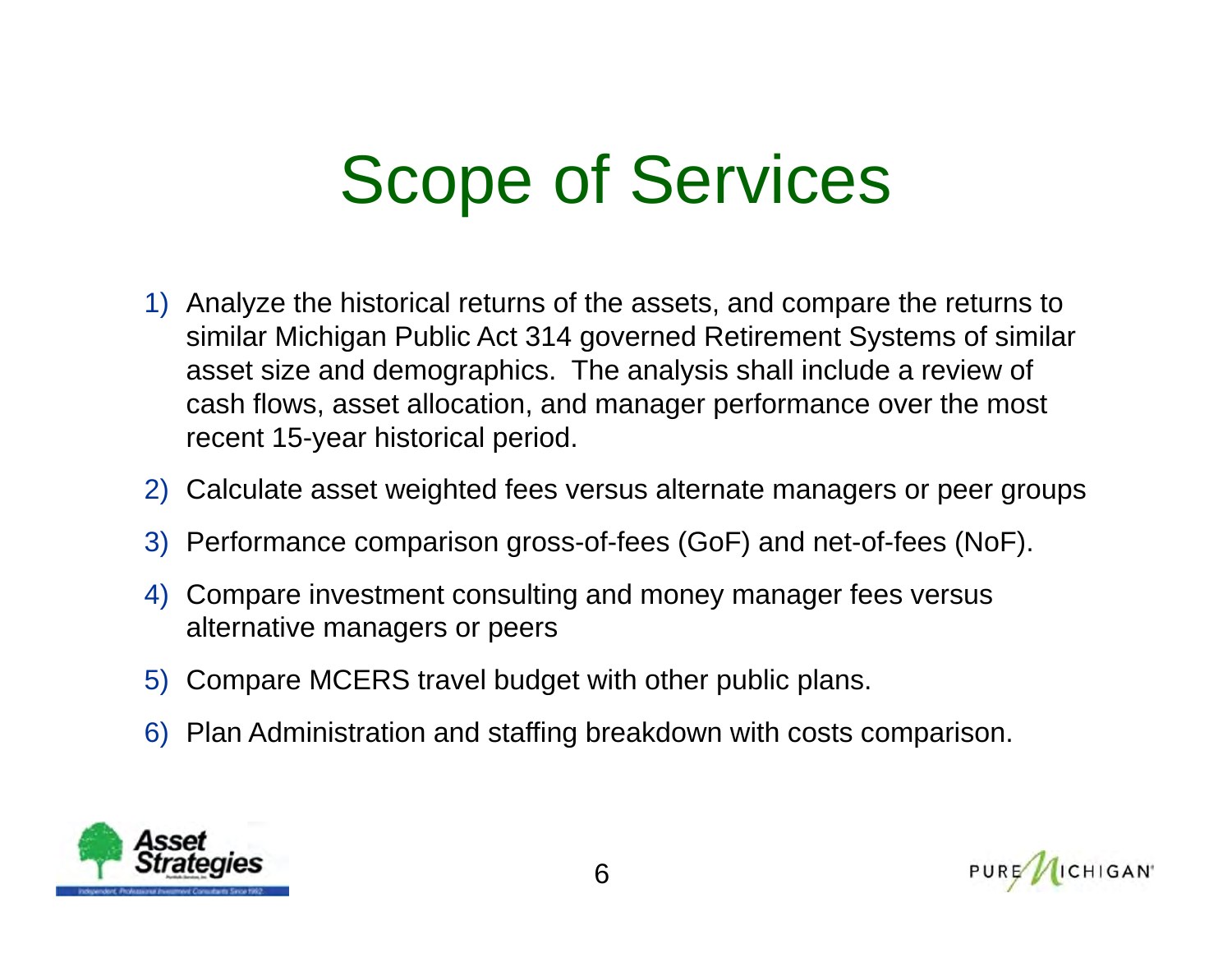# Michigan County Plans Participating

| <b>County Plan</b> | 12/31/2013 \$MV |             | <b>Funded Status</b><br>(as of 4Q12) | <b>Actuary Rate</b> | <b>Plan Status</b>   |  |
|--------------------|-----------------|-------------|--------------------------------------|---------------------|----------------------|--|
| Bay                | \$              | 295,503,588 | 105%                                 | 7.5%                | Closed               |  |
| Macomb             | \$              | 907,346,000 | 101%                                 | 7.5%                | Closed               |  |
| Oakland            | \$              | 800,084,000 | 100% (3Q13)                          | 7.25%               | Closed               |  |
| Kent               | \$              | 757,005,057 | 97%                                  | 7.0%                | Open                 |  |
| Midland            | \$              | 55,047,402  | 90%                                  | 7.5%                | Closed               |  |
| St Clair           | \$              | 218,758,173 | 82%                                  | 7.5%                | Closed               |  |
| <b>Monroe</b>      | $\varsigma$     | 189,403,009 | 79%                                  | 7.0%                | <b>Partial Close</b> |  |
| Jackson            | $\zeta$         | 144,151,959 | 76%                                  | 7.5%                | Open                 |  |
| Genesee            | $\zeta$         | 443,638,758 | 75%                                  | 8.0%                | <b>Partial Close</b> |  |
| <b>Berrien</b>     | $\zeta$         | 163,203,528 | 69% (4Q13)                           | 8.0%                | Open                 |  |
| Washtenaw          | $\zeta$         | 245,896,945 | 59%                                  | 7.25%               | Open                 |  |

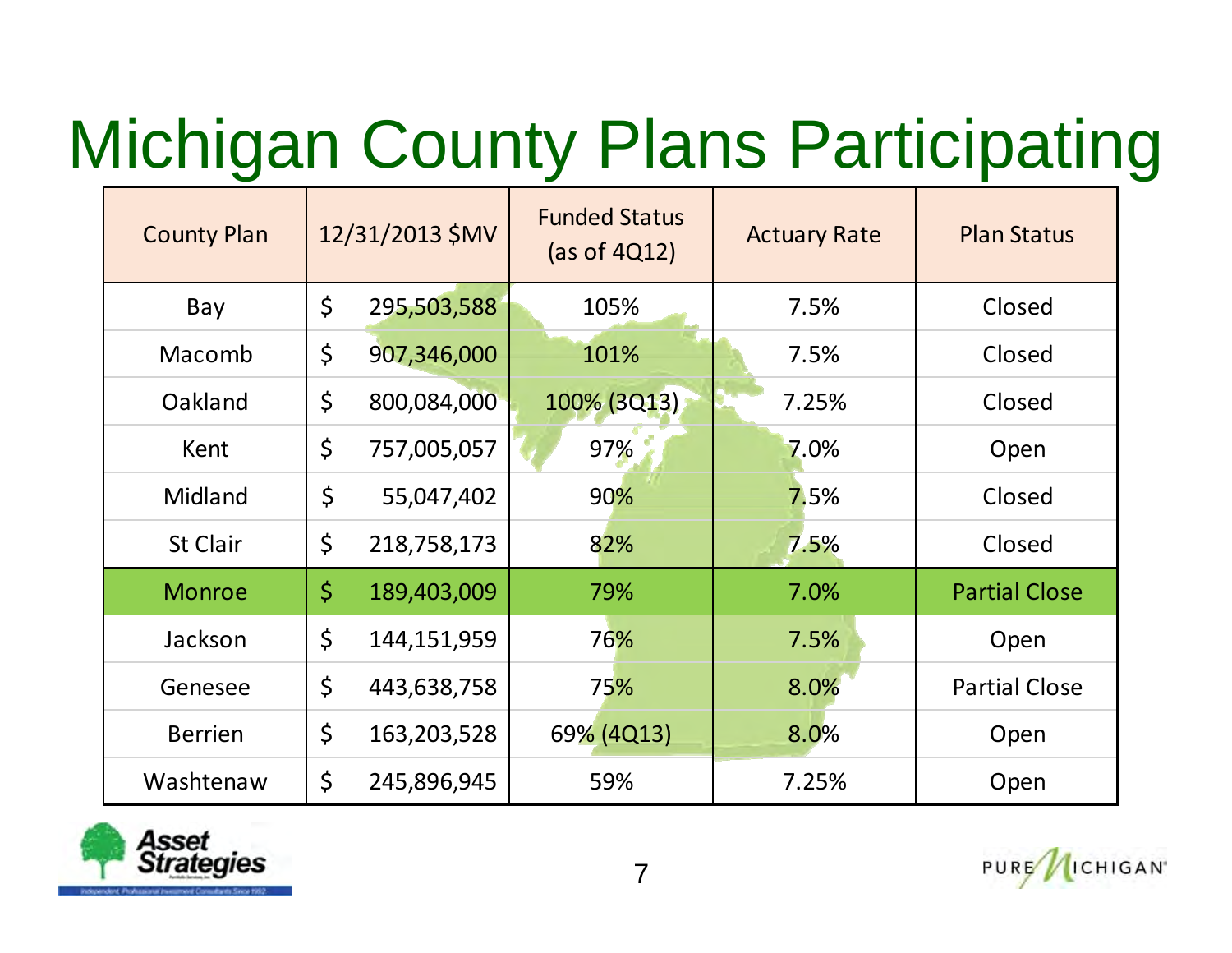

# Key Findings





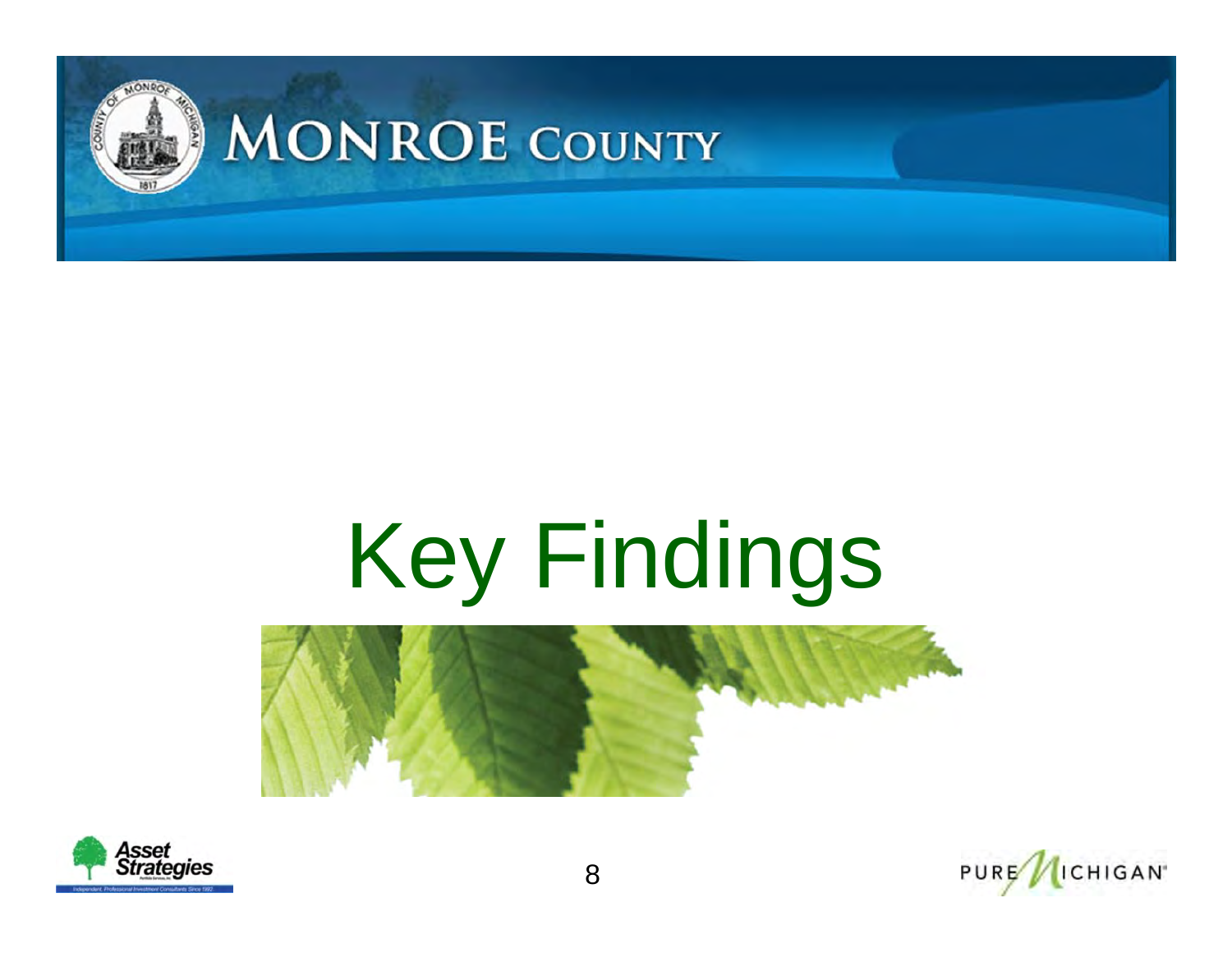### MCERS Financial Profile

| Year                 | 2013    | 2012    | 2011    | 2010    | 2009    | 2008    | 2007    | 2006    | 2005    | 2004    | 2003    |
|----------------------|---------|---------|---------|---------|---------|---------|---------|---------|---------|---------|---------|
| <b>Funded Status</b> | 76.6%   | 79.3%   | 79.7%   | 83.2%   | 89.3%   | 92.5%   | 97.0%   | 97.3%   | 99.7%   | 108.1%  | 116.9%  |
| Investment/Gains*    | \$20.4  | \$14.6  | (53.6)  | \$15.8  | \$21.2  | (535.9) | \$13.7  | \$18.3  | \$12.5  | \$11.8  | \$19.3  |
| Contr./Employer*     | \$7.2   | \$7.2   | \$6.0   | \$5.9   | \$5.5   | \$5.4   | \$4.9   | \$3.2   | \$2.0   | \$1.4   | \$0.2\$ |
| Contr./Employee*     | \$0.7   | \$0.7   | \$0.6   | \$1.8   | \$0.2\$ | \$0.2\$ | \$0.3\$ | \$0.3\$ | \$0.3   | \$0.3   | \$0.3   |
| Payments*            | \$14.1  | \$13.6  | \$13.5  | \$12.5  | \$10.0  | \$8.7   | \$8.7   | \$7.6   | \$7.2   | \$6.4\$ | \$5.8   |
| Net Plan Assets*     | \$189.6 | \$175.3 | \$166.3 | \$176.7 | \$165.6 | \$148.8 | \$187.8 | \$177.5 | \$163.3 | \$155.5 | \$148.4 |

\*\$ in millions. Data is from the audited financial statements and Actuarial Reports



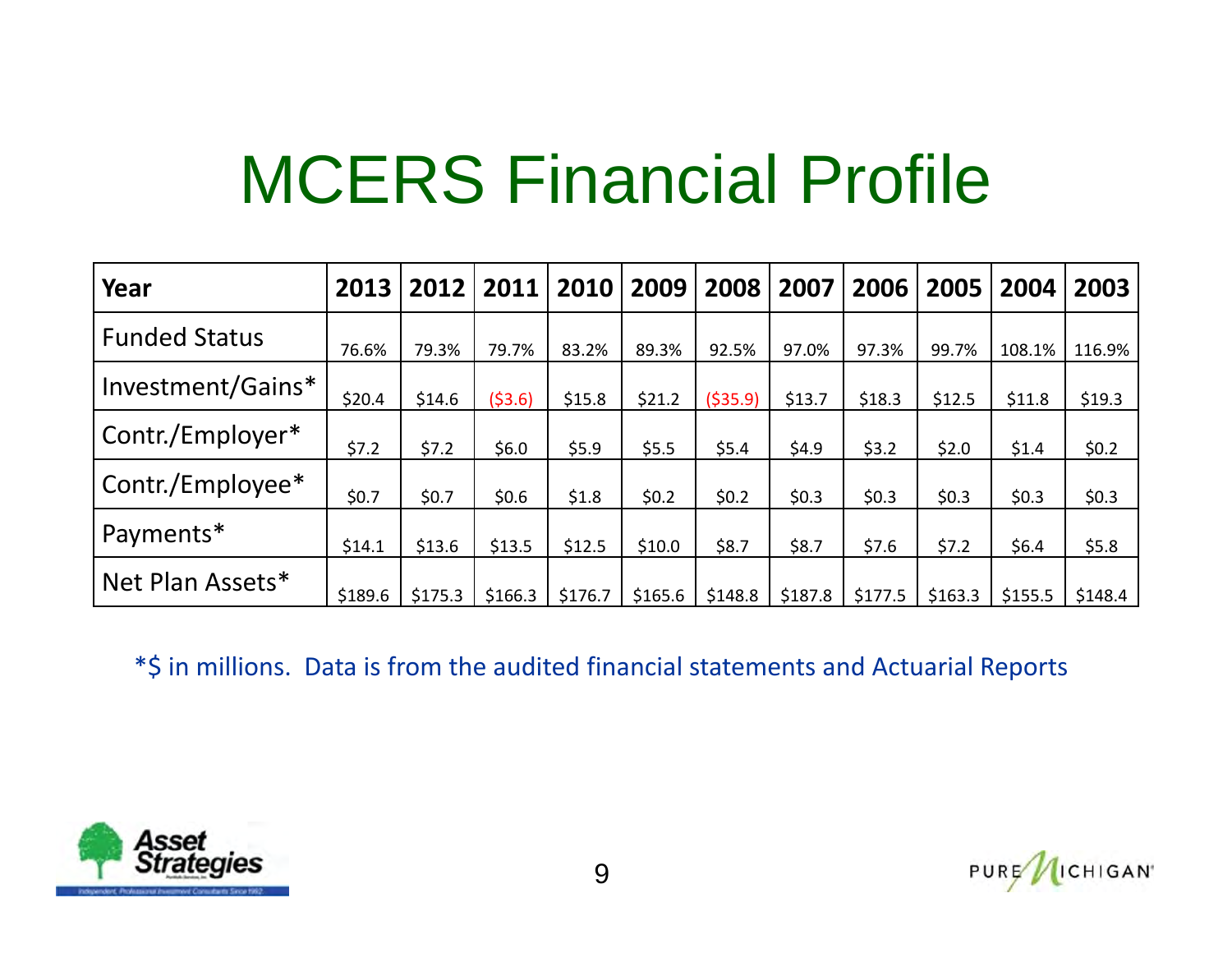#### Investment Results

- MCERS' investment results consistently underperform the investment objective ('Policy Index') established by the consultant.
- Longer-term results fail to meet the 7.0% actuarial rate of return assumption



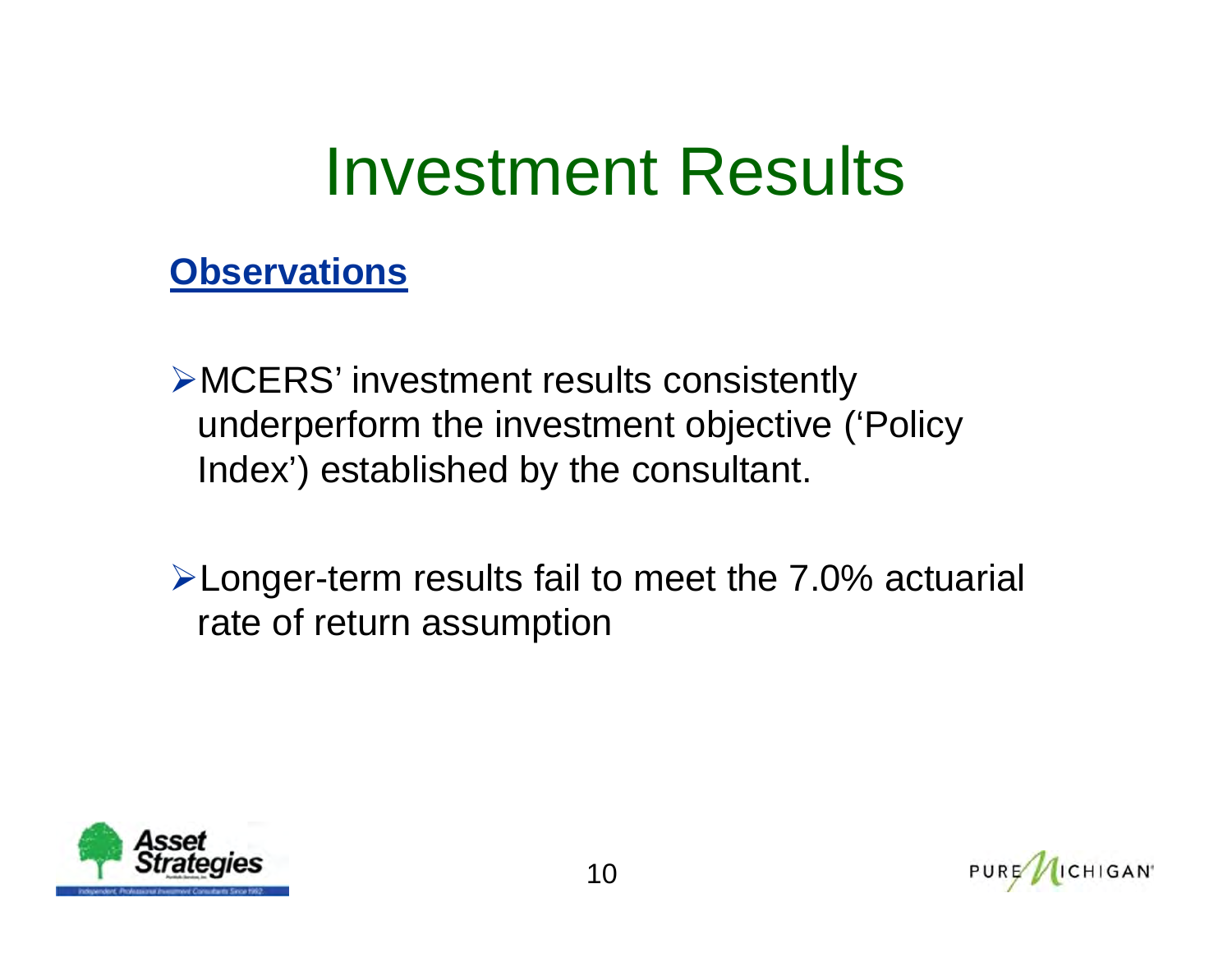### Plan Peer Group Rankings

- 1) MCERS' investment results consistently rank in the bottom quartile (lowest 25%) among the peer group of public employee pension plans.
- 2) The low peer group rankings might be explained by the asset allocation of MCERS versus the typical public pension plans' allocation.



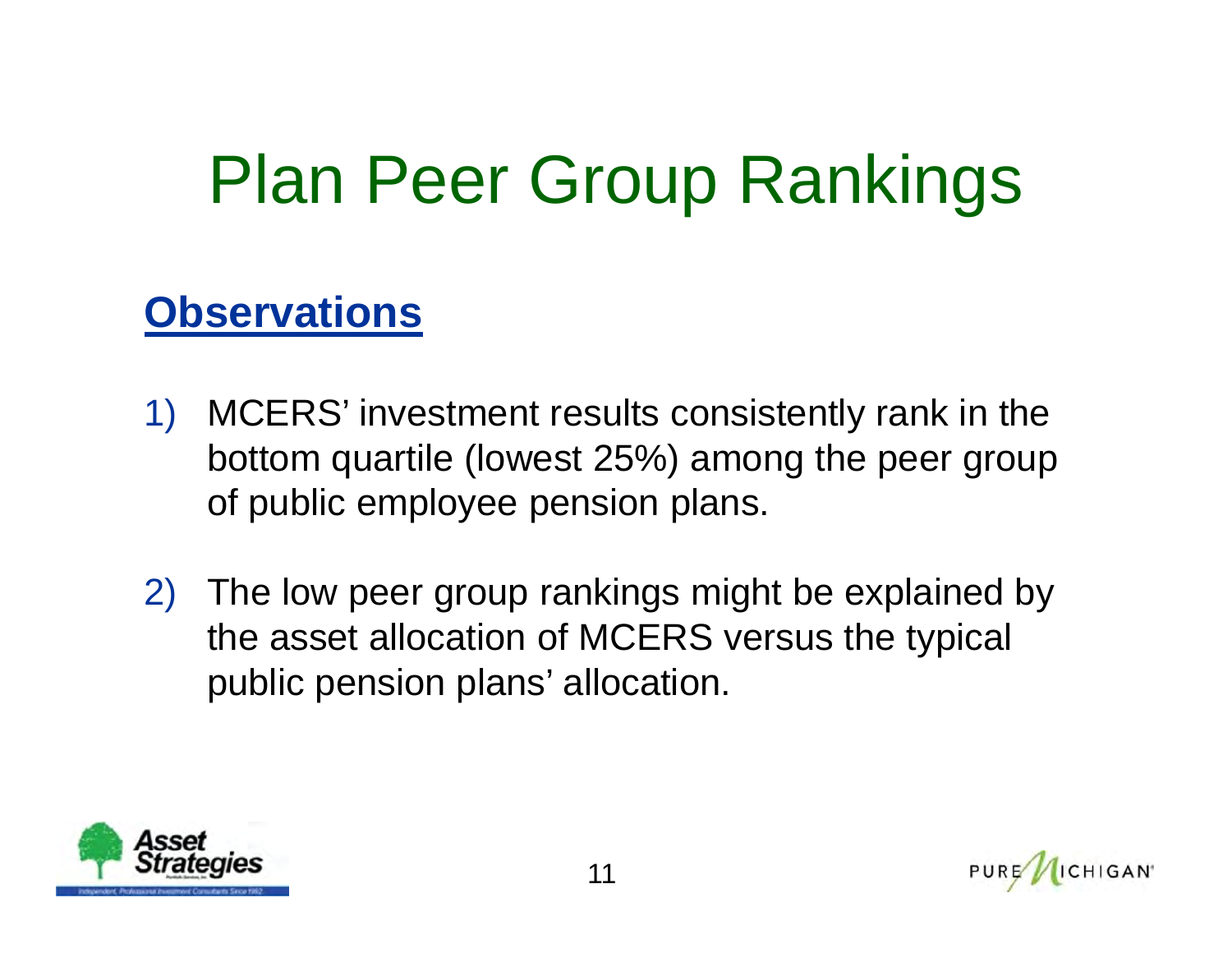### Plan Net Of Fee Results

- 1) MCERS' NoF results were also evaluated.
- 2) For all time periods (1-, 2-, 3-, 5-, 7-, 10-, and 15-years periods), MCERS net-of-fee results ranked in the bottom quartile of the peer group.

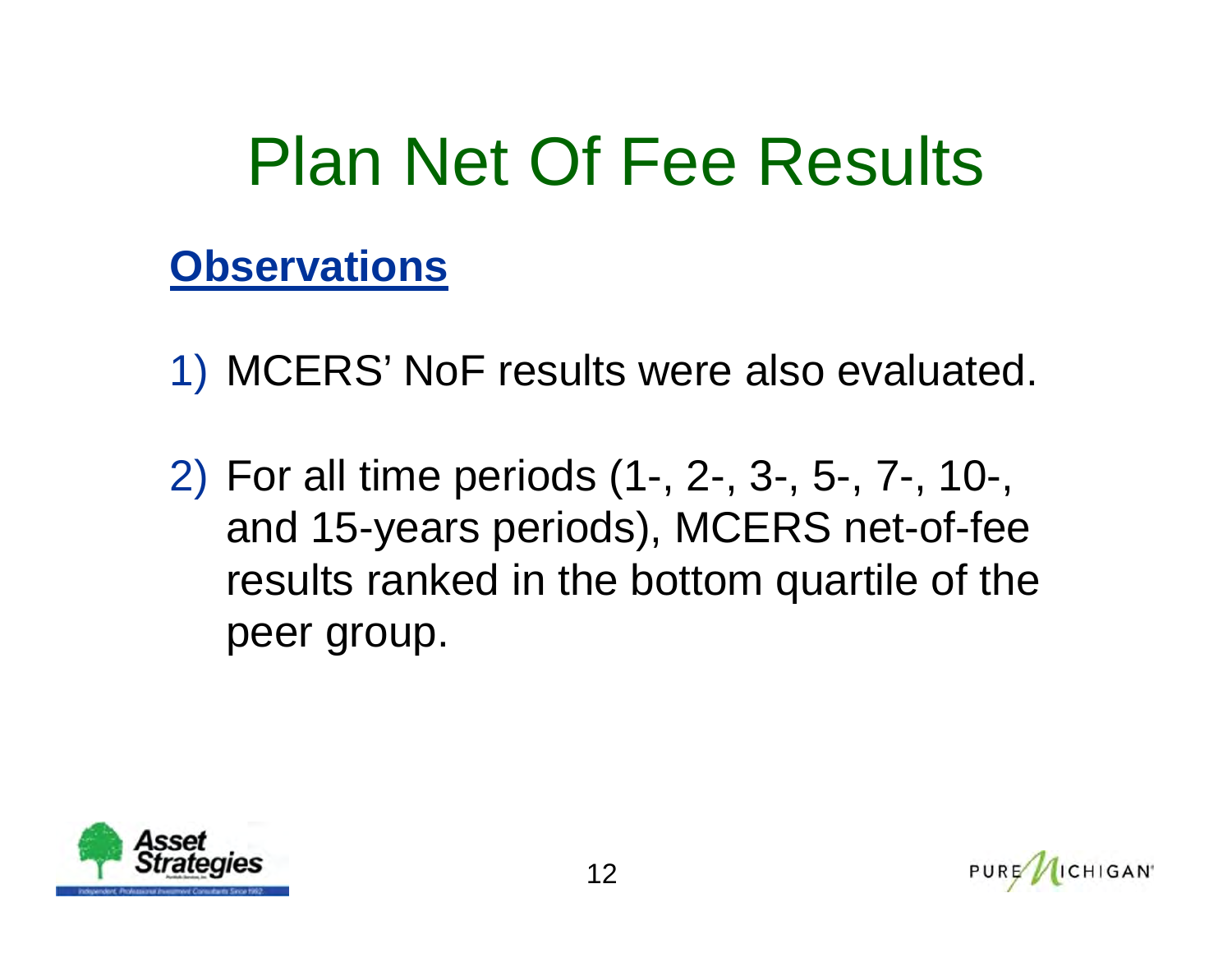# Investment Manager Results

- 1) Performance of existing plan managers (as of 12/31/2013) is summarized in the MCERS 2013 Performance Report.
- 2) All current U.S. equity managers underperformed their benchmark index for the trailing 5-year period.
- 3) Two of the four U.S. equity managers, both retained for more than 10 years, underperformed their benchmark for the trailing 5-year period and rank poorly among their peer group.
- 4) Two of the four international equity managers, underperformed for the trailing 5-year period and rank poorly among their peer group.
- 5) Manager turnover (firing then replacing) is high. 15 managers in 15 years.

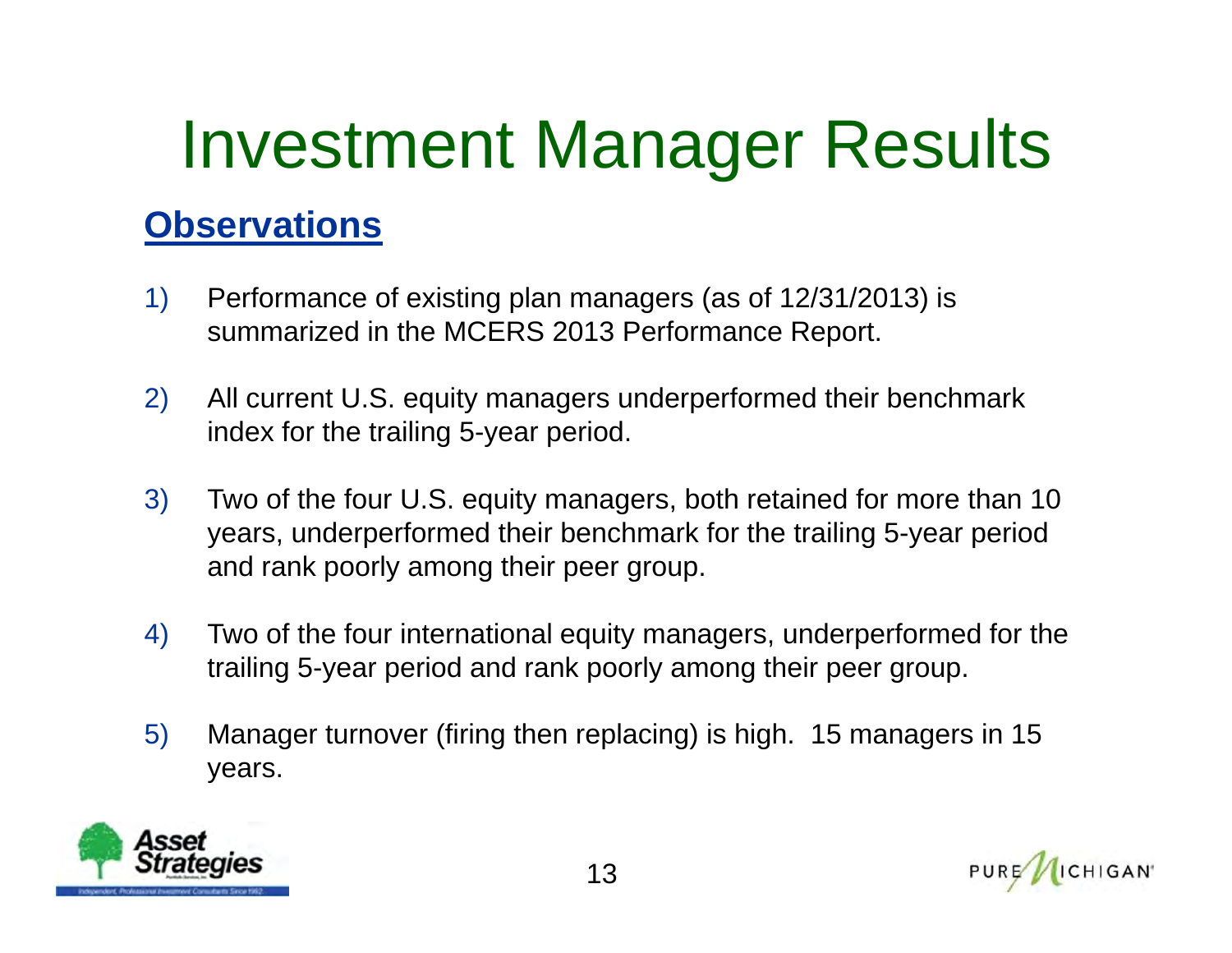#### Investment Manager Fees

- 1) Investment Manager fees are paid by the plan to the investment manager of each portfolio
- 2) There are 6 different classes of money managers. Fees paid to 5 out of 6 are average or just below average
- 3) Just one class of manager fees are above average



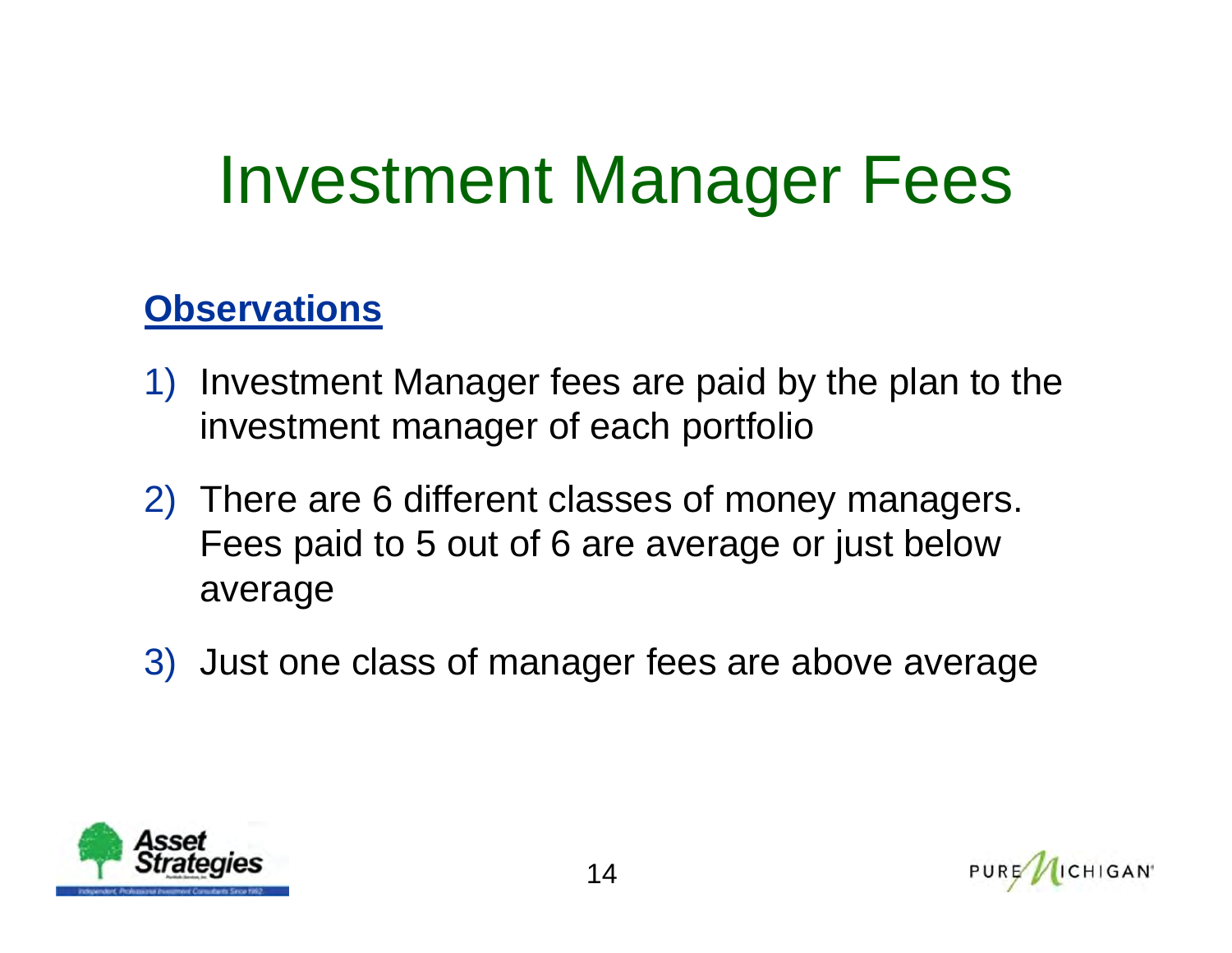### Consultant Fees Comparison

|                                                    |             | Total Consulting Fee (2013) |                                                                          |  |  |
|----------------------------------------------------|-------------|-----------------------------|--------------------------------------------------------------------------|--|--|
|                                                    |             | <b>\$amount</b>             | basis points                                                             |  |  |
| \$                                                 | 189,403,009 | \$214,657                   | $12^{1}$                                                                 |  |  |
| \$                                                 | 295,503,588 | \$140,000                   | 4.7                                                                      |  |  |
| \$                                                 | 163,203,528 | \$50,000                    | 3.1                                                                      |  |  |
| \$                                                 | 443,638,758 | \$148,860                   | 3.4                                                                      |  |  |
| \$                                                 | 144,151,959 | \$56,250                    | 3.9                                                                      |  |  |
| \$                                                 | 757,005,057 | n/a                         | n/a                                                                      |  |  |
| \$                                                 | 907,346,000 | \$200,000                   | $2.2^{2}$                                                                |  |  |
| \$                                                 | 55,047,402  | \$32,000                    | 5.8                                                                      |  |  |
| \$                                                 | 800,084,000 | \$240,000                   | 3.0 <sup>2</sup>                                                         |  |  |
| \$                                                 | 218,758,173 | \$74,304                    | 3.4                                                                      |  |  |
| \$                                                 | 245,896,945 | \$80,000                    | 3.3                                                                      |  |  |
| * Consulting Fees for Kent County were unavailable |             |                             |                                                                          |  |  |
|                                                    |             | 12/31/2013 \$MV             | * Demisels 2012 selected has fee is keepd en setuel 2012 sensuiting fees |  |  |

\*Berrien's 2013 calculated bps fee is based on actual 2012 consulting fees



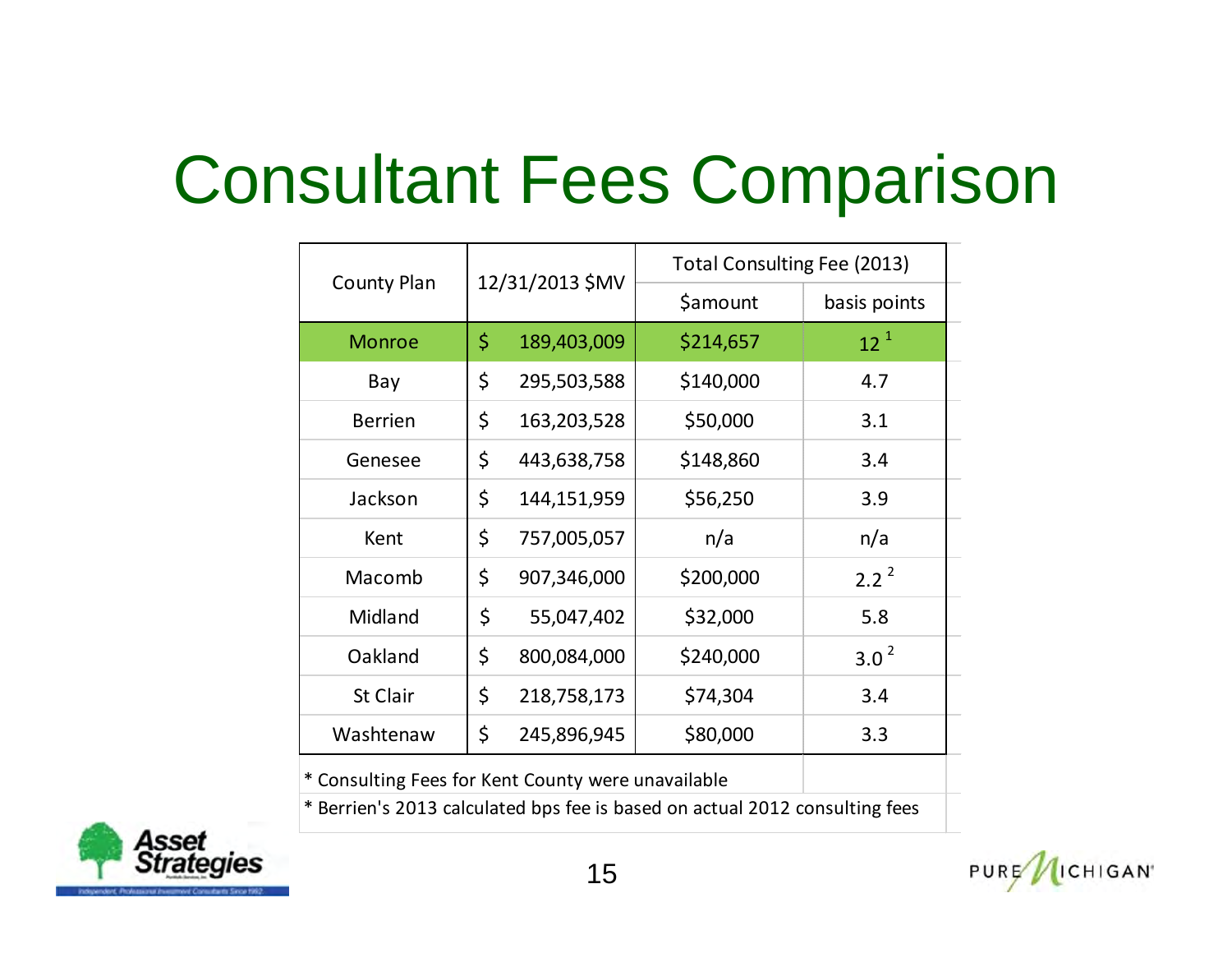### Consultant Fees Paid By MCERS

| Avg \$MV for <sup>3</sup> | Total Consulting Fee (by Year) |              |  |  |  |
|---------------------------|--------------------------------|--------------|--|--|--|
| Calendar Year             | Samount                        | basis points |  |  |  |
| 173,332,272<br>\$         | \$225,332                      | 13.0         |  |  |  |
| 169,750,142<br>Ŝ          | \$254,625                      | 15.0         |  |  |  |
| 167,040,488<br>\$         | \$250,561                      | 15.0         |  |  |  |
| 153,129,417<br>\$         | \$229,694                      | 15.0         |  |  |  |
|                           |                                |              |  |  |  |

1) Morgan Stanley (MS) Consulting Fee Schedule:

15 bps pre Sept 2012; 10 bps Sept 2012 thru April 2013; 12 bps thereafter. MS disclosed to the Committee on 9/25/2014 that their 'true consulting' fee is 7 bps, while the above number contains non-consulting services.

2) estimated using meeting records and interviews

3) Average \$MV calculated using quarter-end \$MVs provided by Morgan Stanley

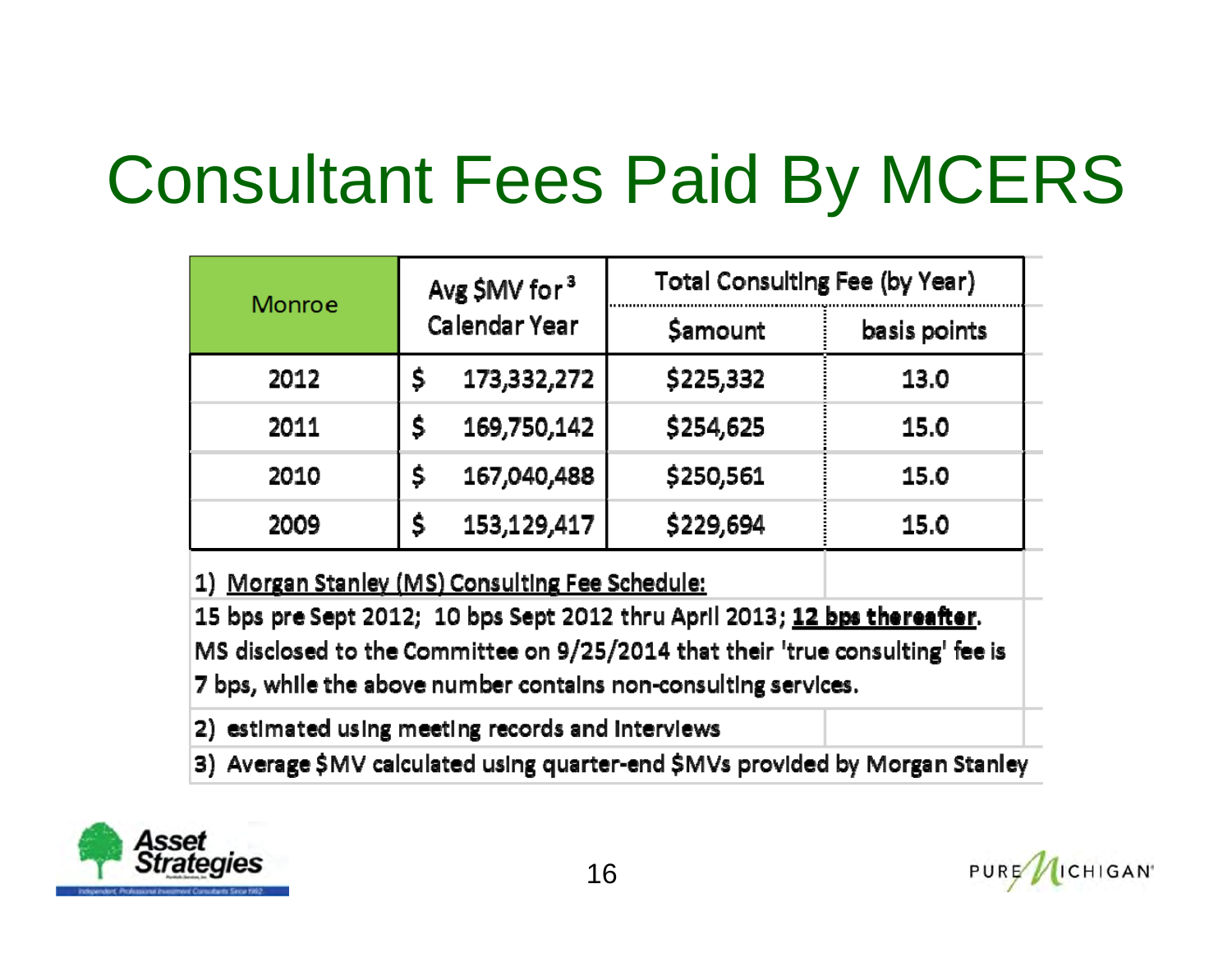## Travel Budget Summary

- 1) A comparison of MCERS' travel budget and expenditures versus three other Michigan county plans is provided.
- 2) Amendments to PA Act 314, enacted under PA 347 of 2012, effective April 2013, requires adoption of an annual training and education budget.
- 3) Under the statute, travel is capped at the lessor of \$150,000 or an amount equal to \$12,000 multiplied by the number of board members, not to exceed \$30,000 for any one board member.
- 4) The Monroe County Board of Commissioners passed a reduction in the travel budget from 2012 to 2013. This policy limits total travel costs to \$30,000 per year and \$3,000 per trustee, a sharp reduction from prior years.



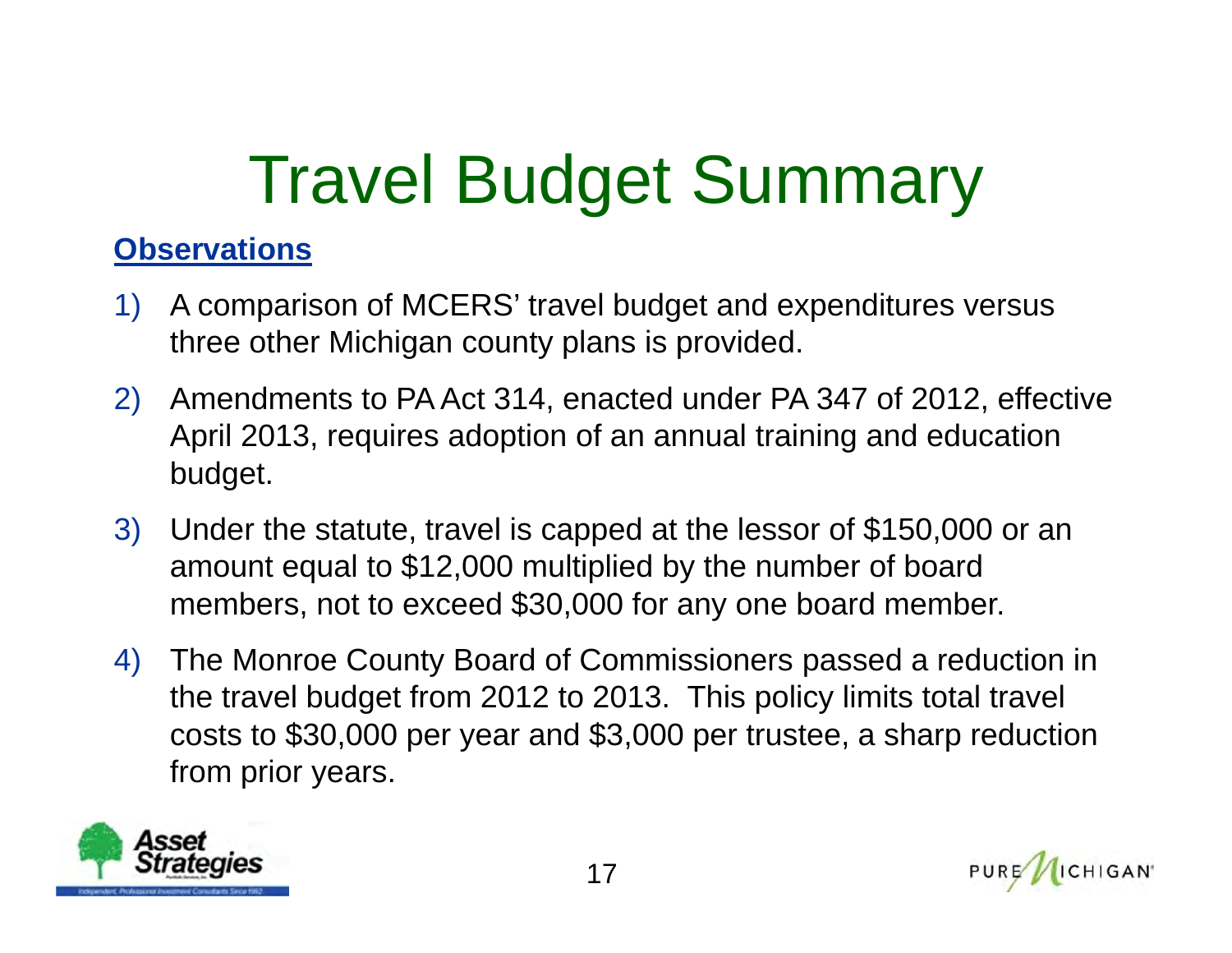# Plan Administration Summary

- 1) A "Comparison of Plan Administration and Costs" for various County plans is provided. The size of the plan, the number of active and retired participants impact the level of work involved.
- 2) Staffing is also affected by the level of services provided. For example, many plans outsource their retiree payment services, while Washtenaw County processes retiree checks in house.
- 3) County plans with full time administrators, may have additional responsibilities including administration of a Retiree Health Care or Defined Contribution Plan.
- 4) "Supervising Department". MCERS has one Retirement Administrator, who reports directly to the Retirement Board Chairperson.
- 5) Many County plans' administrators report directly to Human Resources, with costs allocated based on work directly related to the retirement plan.



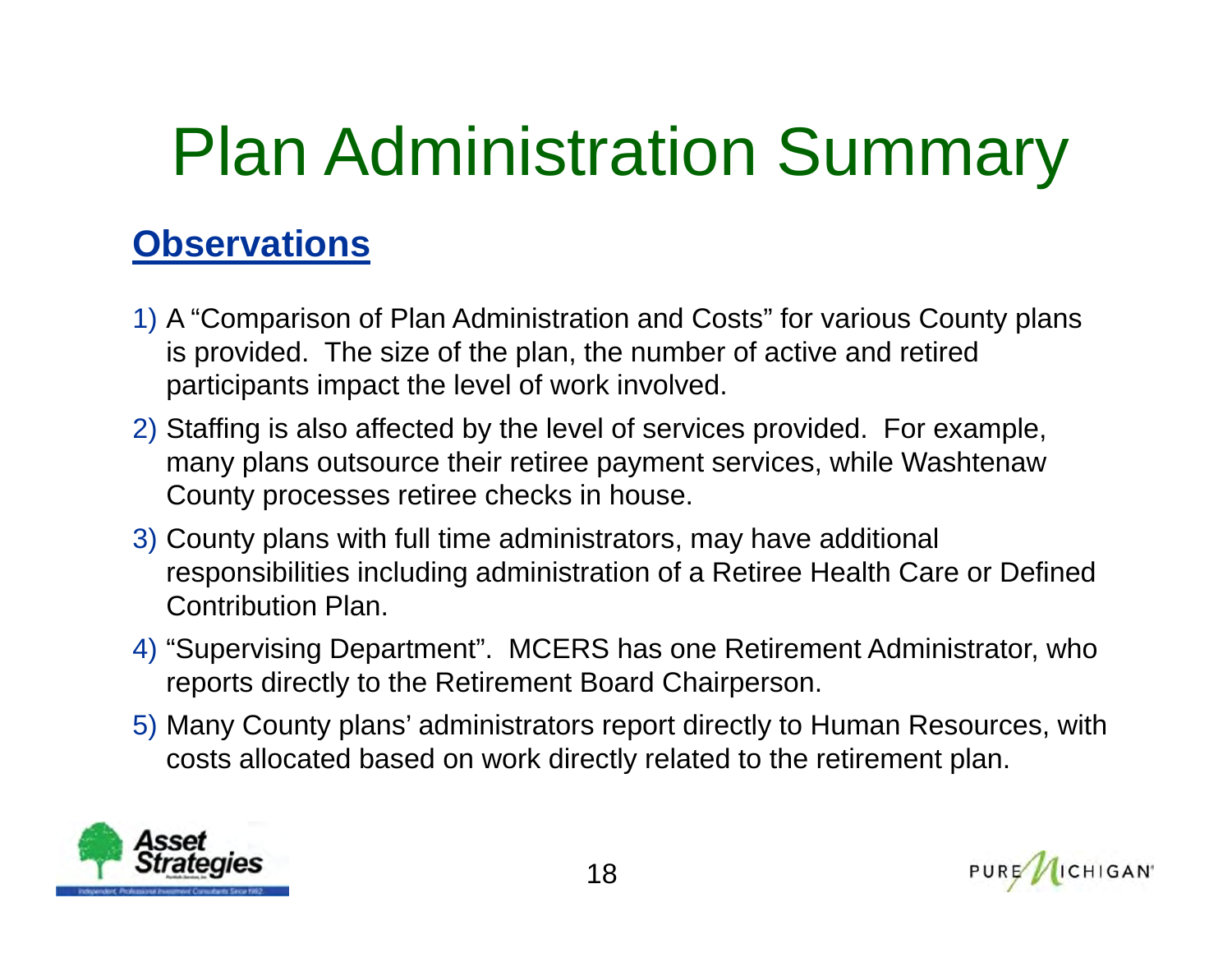### MCERS Financial Profile

| Year                 | 2013    | 2012    | 2011    | 2010    | 2009    | 2008      | 2007    | 2006    | 2005    | 2004    | 2003    |
|----------------------|---------|---------|---------|---------|---------|-----------|---------|---------|---------|---------|---------|
| <b>Funded Status</b> | 76.6%   | 79.3%   | 79.7%   | 83.2%   | 89.3%   | 92.5%     | 97.0%   | 97.3%   | 99.7%   | 108.1%  | 116.9%  |
| Investment/Gains*    | \$20.4  | \$14.6  | (53.6)  | \$15.8  | \$21.2  | ( \$35.9) | \$13.7  | \$18.3  | \$12.5  | \$11.8  | \$19.3  |
| Contr./Employer*     | \$7.2   | \$7.2   | \$6.0   | \$5.9   | \$5.5   | \$5.4     | \$4.9   | \$3.2   | \$2.0   | \$1.4   | \$0.2\$ |
| Contr./Employee*     | \$0.7   | \$0.7   | \$0.6\$ | \$1.8   | \$0.2\$ | \$0.2\$   | \$0.3   | \$0.3\$ | \$0.3\$ | \$0.3\$ | \$0.3\$ |
| Payments*            | \$14.1  | \$13.6  | \$13.5  | \$12.5  | \$10.0  | \$8.7     | \$8.7   | \$7.6   | \$7.2   | \$6.4   | \$5.8   |
| Net Plan Assets*     | \$189.6 | \$175.3 | \$166.3 | \$176.7 | \$165.6 | \$148.8   | \$187.8 | \$177.5 | \$163.3 | \$155.5 | \$148.4 |

\*\$ in millions. Data is from the audited financial statements and Actuarial Reports

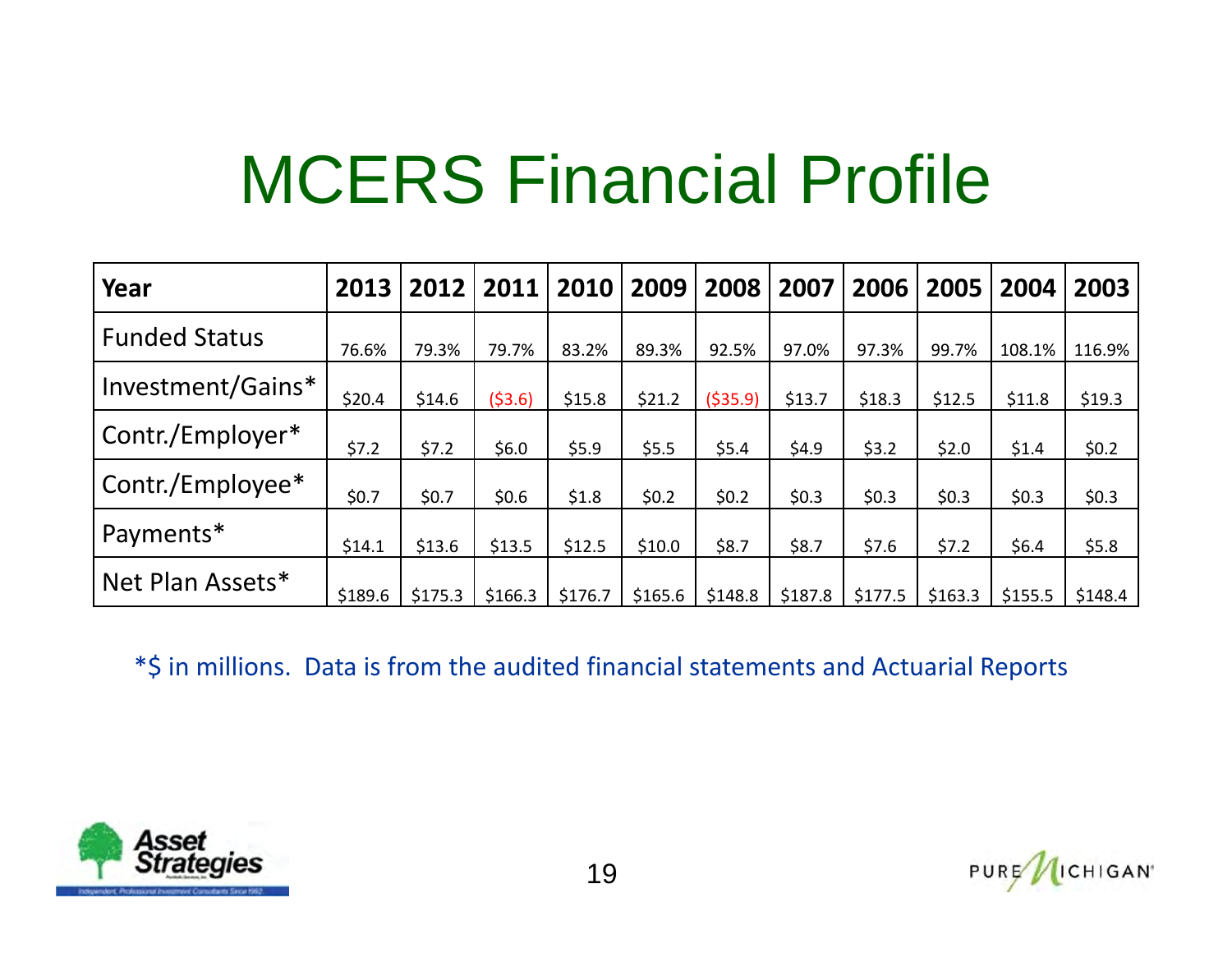# Concluding Observations

- 1) Investment results, demographics, and benefit promises, are some key drivers of the deterioration in funded status, which has fallen from 116.9% in 2003 to 76.6% at the end of 2013.
- 2) A reduction in the actuarial return assumption in 2003, from 7.5% to 7.0%, contributed to a reduction in the funded status from 116.9% to 108.1% and increased employer contributions from \$191,979 in 2003, to \$1,411, 037 in 2004.
- 3) Plan liquidity needs (benefit payments and expenses) are over \$14 million per year, and expected to increase each year Funded status continued to drop due to poor investment results, especially in the last five years.



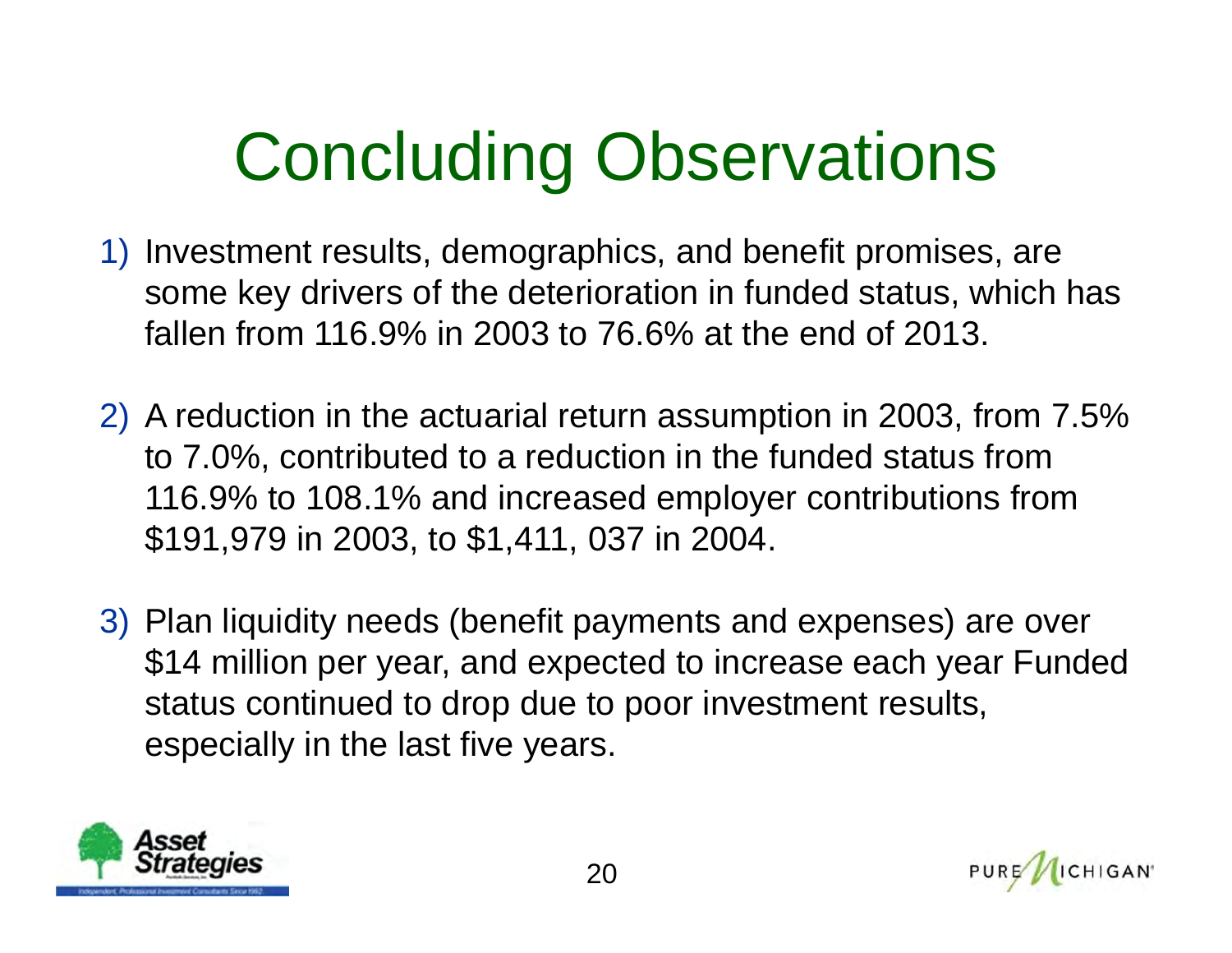# Concluding Observations (cont.)

- 4) The County continues to fund the annual required contribution, however, poor investment results and changing demographics continue to impact the Plan's financial health.
- 5) Employer contributions continued to increase and rose to \$7.2 million in 2012.



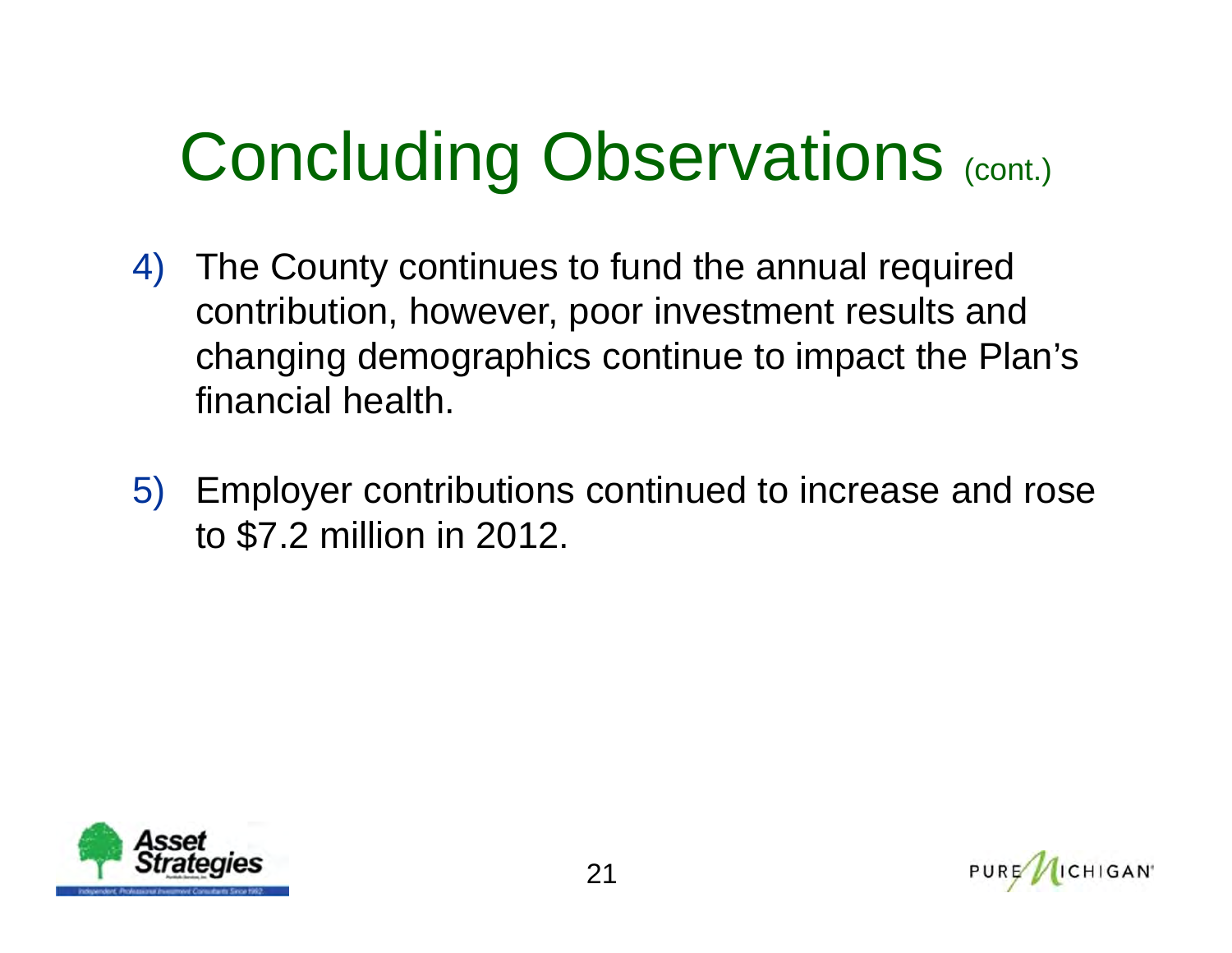

# Recommendations





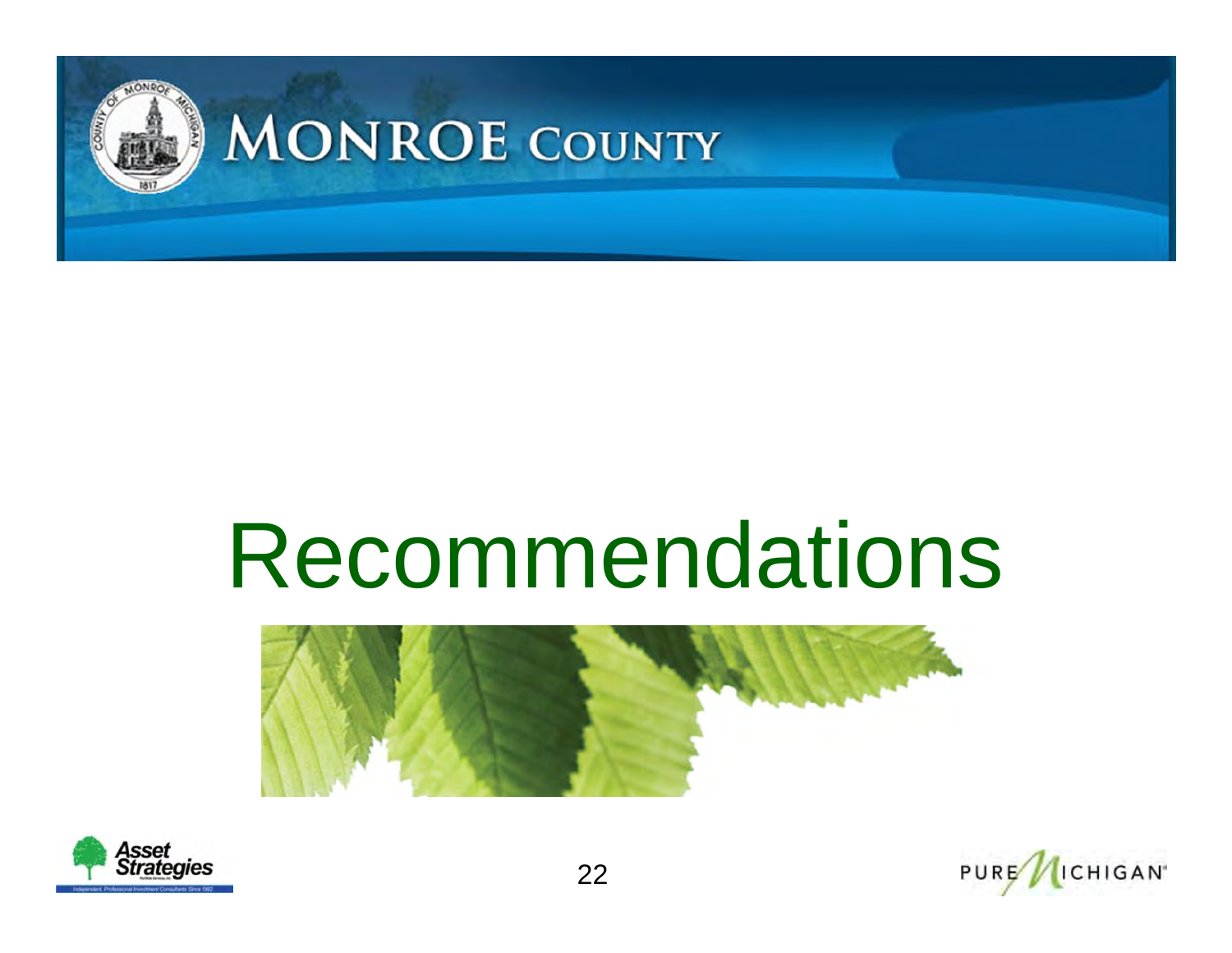#### Investment Policy/Asset Allocation

- $\checkmark$  The Investment Policy must be re-worked for long-term, consistent, risk-adjusted results. The Board of Trustees is responsible, in conjunction with the actuary and investment consultant.
- $\checkmark$  Review the investment policy and objectives with your Actuary. Discuss their assumptions, concerns, future contributions, other sources of funding risk, liquidity needs, and expected change in funded status, if investment results don't improve.
- $\checkmark$  Determine the risk tolerance of the Board relative to the required rate-of-return. While some regard 'risk' as losing investment principal/capital, there is also the risk of not attaining the asset growth necessary to meet the Plan's growing liabilities. The appropriate trade-off can be measured and addressed.



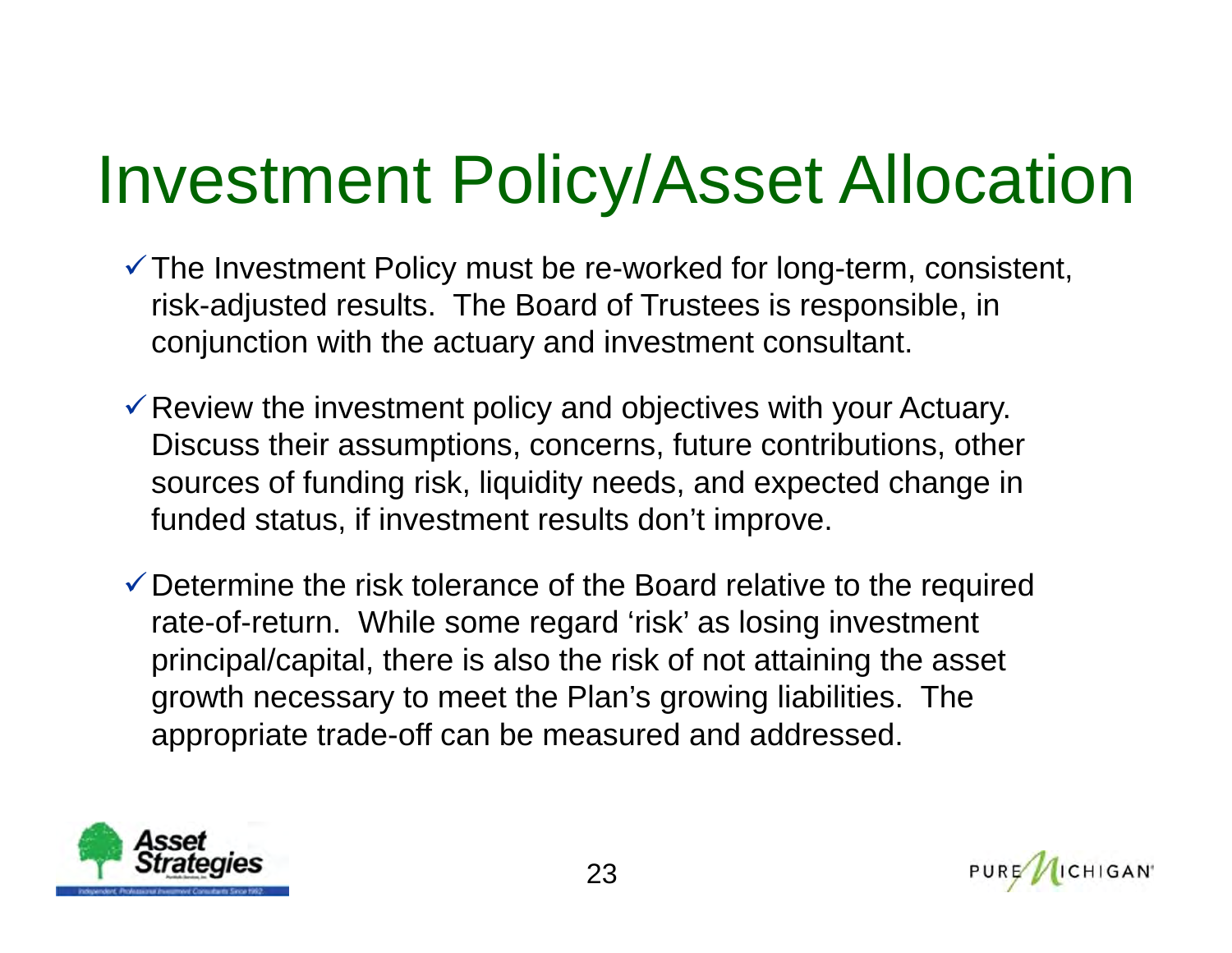### Cash Flow and Liquidity Needs

Ask your consultant to evaluate the asset allocation policy relative to the Plan's financial condition, liability horizon, asset growth and liquidity needs, and recommend investment policy changes.



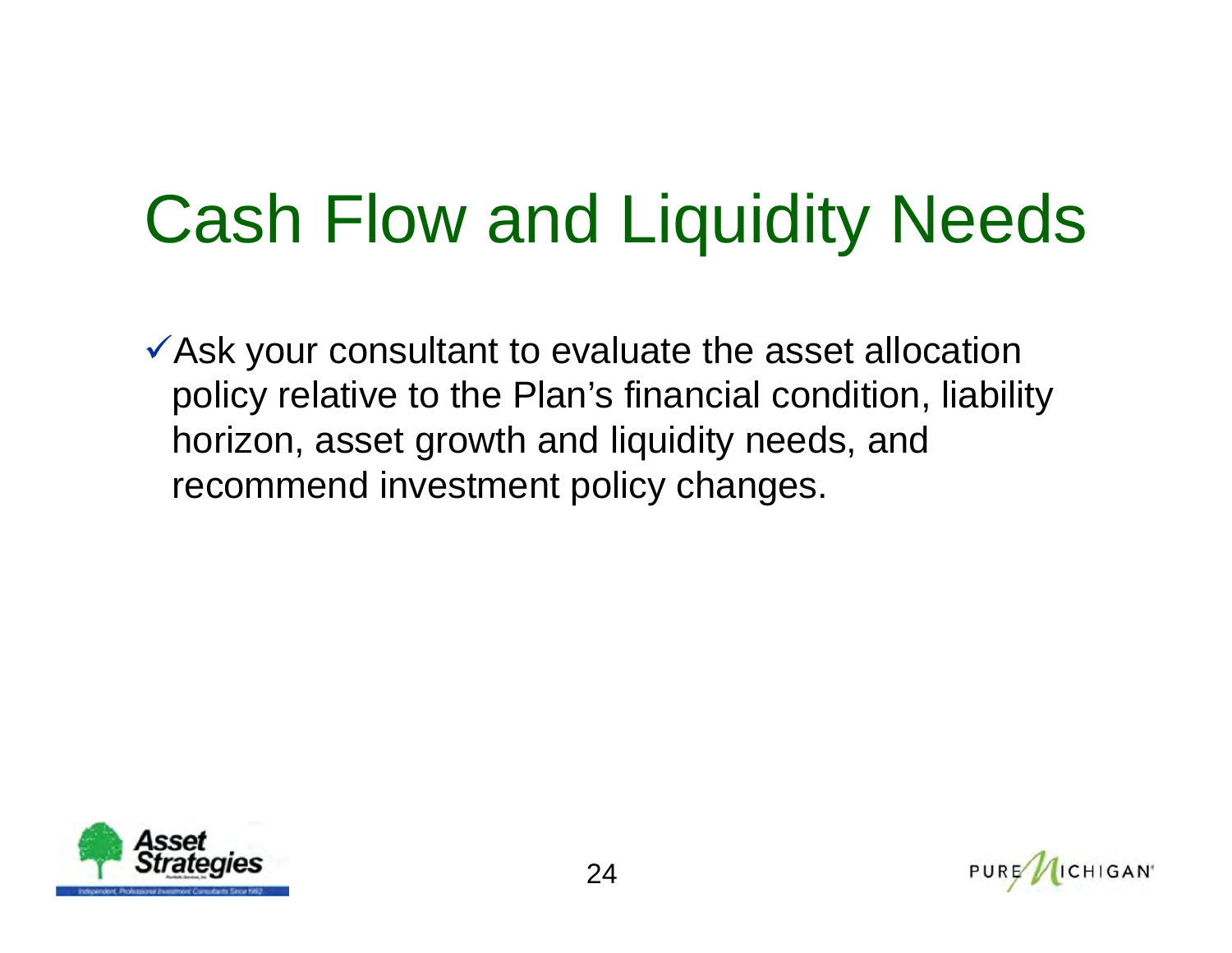### Manager Roles & Performance

- $\checkmark$  Have the consultant justify the high turnover of investment managers (15 changes) over the past 15 years.
- $\checkmark$  Have the consultant explain the 'disconnects' and inconsistency in their performance reporting.
- $\checkmark$  Have the consultant explain why investment management fees are lower than average. Then, ask them to explain why the managers' performance is also below average.



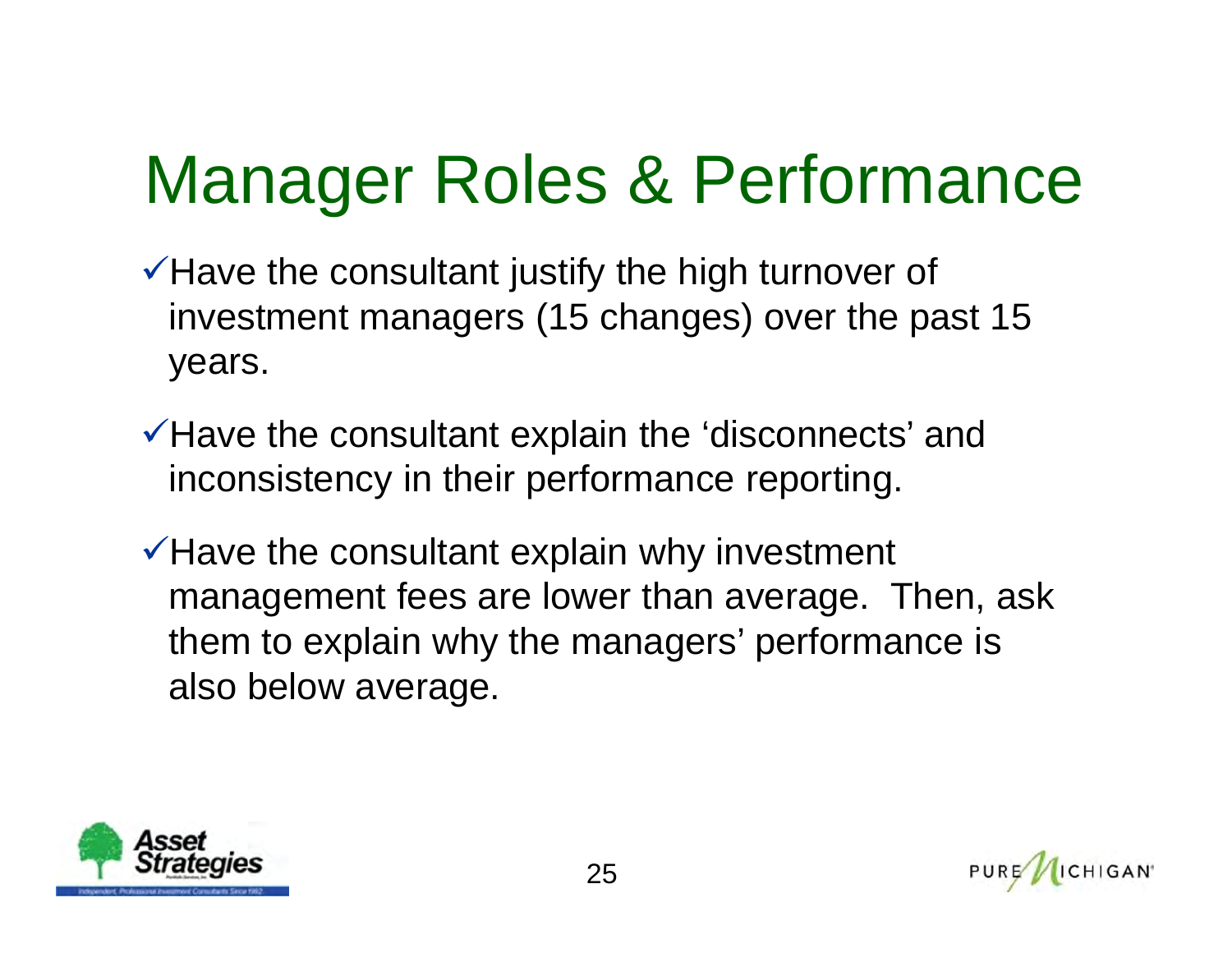#### Consultant Fees

►Consulting fees, at 12 basis points (0.12% times \$189.4 million  $= $227,280$ , are the highest among the 11 Counties responding. The Board should address this significant disparity.

> *Consultant's response to the Committee's request for fee disclosures was 7 basis points for advisory-only services. This causes confusion because Morgan Stanley charged the plan 15 basis points (25% more) through September 2012, and then suddenly reduced the fee to 10 basis points for a period of 8 months. Then the fee jumped (20%), back to the 12 basis points of today.*

►The consultant states the fee includes "other services", which is the 5 basis points higher cost between their current 12 basis points and the advisory-only fee of 7 basis points. It appears the Plan might be due a refund from Morgan Stanley because it was charged for services they did not deliver.



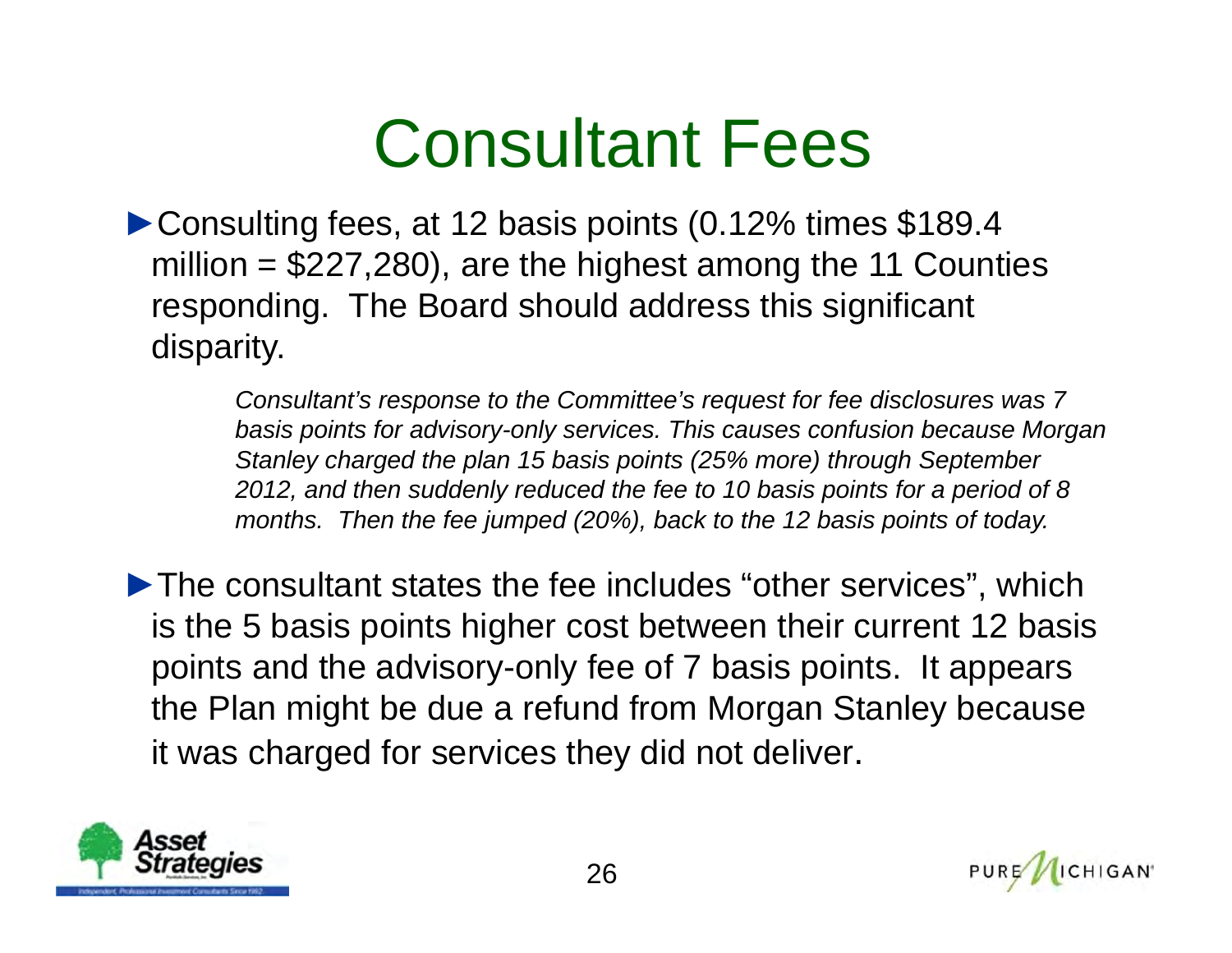#### Especially Important!

Review the asset allocation policy whenever a significant change occurs. Changes in asset classes, investment managers, liabilities, liquidity needs, or statutory requirements, such as the 2012 amendment to Michigan Public Act 314 of 1965, are all proper reasons to conduct an asset allocation study.

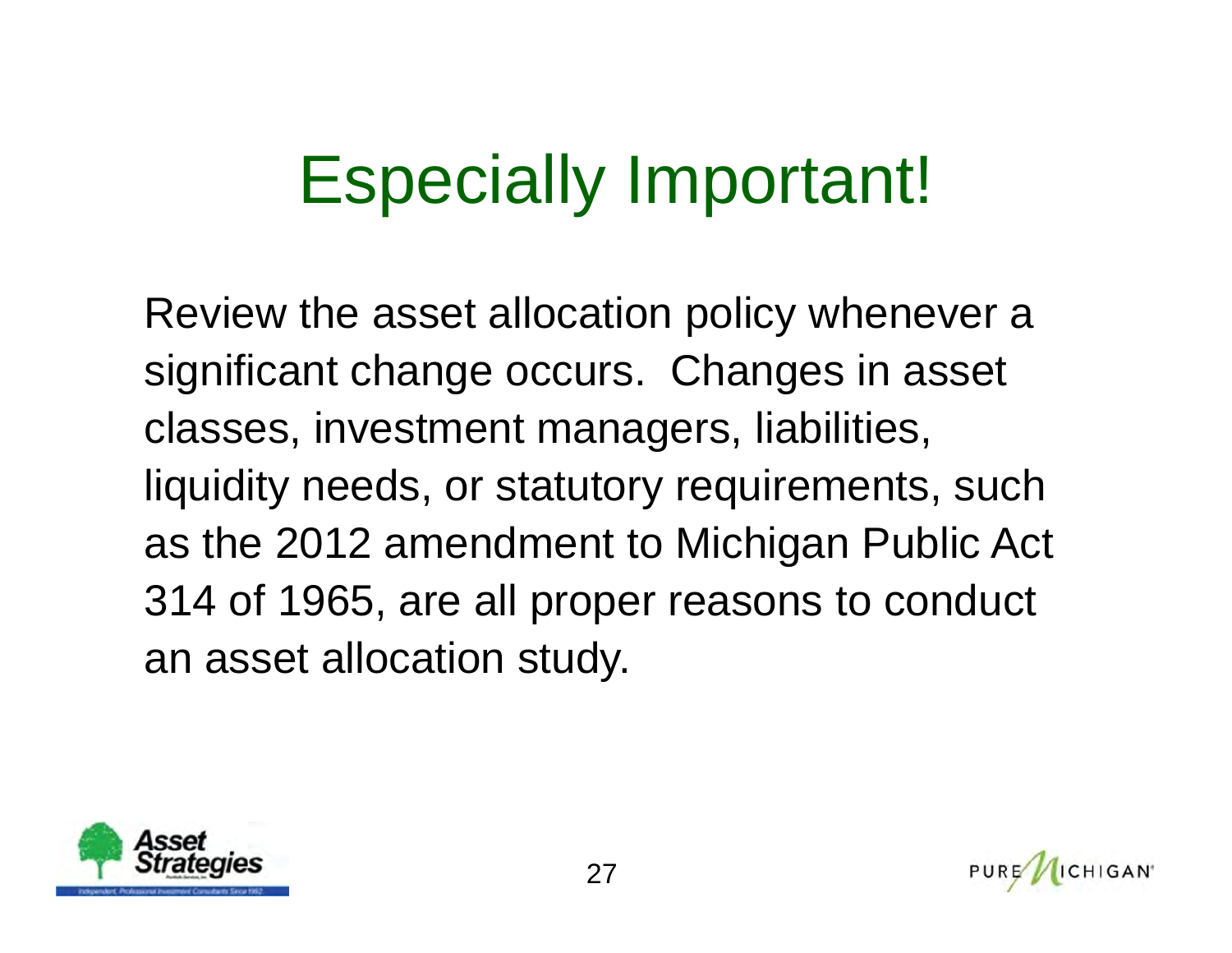### About this Report

Asset Strategies Portfolio Services, Inc., an independent, investment advisory firm, was hired to perform a professional analysis of the Monroe County Retirement System. Data received for this analysis was obtained from multiple sources as noted below. Asset Strategies does not warrant the accuracy of data provided to us by others, but has attempted to obtain and utilize reliable information.

#### **MCERS Data**

- 1. Morgan Stanley, investment consultant for MCERS, for the past 15 years, provided the Total Plan historical data for MCERS from 1998 to 2013 and included the following:
	- a. Quarterly Plan returns were provided gross-of-fees (GoF). Net-of-fees (NoF) numbers were provided, but not used in this report because the data was deemed unreliable.
	- a. Quarterly Total Plan market values and net cash flows
	- b. Manager cash flow history, fee schedules, length of service, existing and terminated managers from 1999 through the first quarter of 2014.
	- c. Benchmarks for each manager
	- d. Quarterly Manager (GoF) results and quarterly market values
	- e. Total Plan Policy index for each year
- 2. MCERS Audited Financial Statements Rehmann Robson, Certified Public Accountant Reports, 2003 through 2012
- 3. MCERS Actuarial Reports Gabriel Roeder Smith & Company Reports for 2013 and prior years back to 2003
- 4. Board minutes and other data as provided on the MCERS web site
- 5. Data provided by the MCERS' plan administrator

#### **Other Michigan County Plans' Information**

Data was obtained from multiple sources as noted below:

- 1. Plan administrators, consultants, and others;
- 2. County websites; including meeting minutes;
- 3. Audited financial statements;
- 4. Actuarial reports



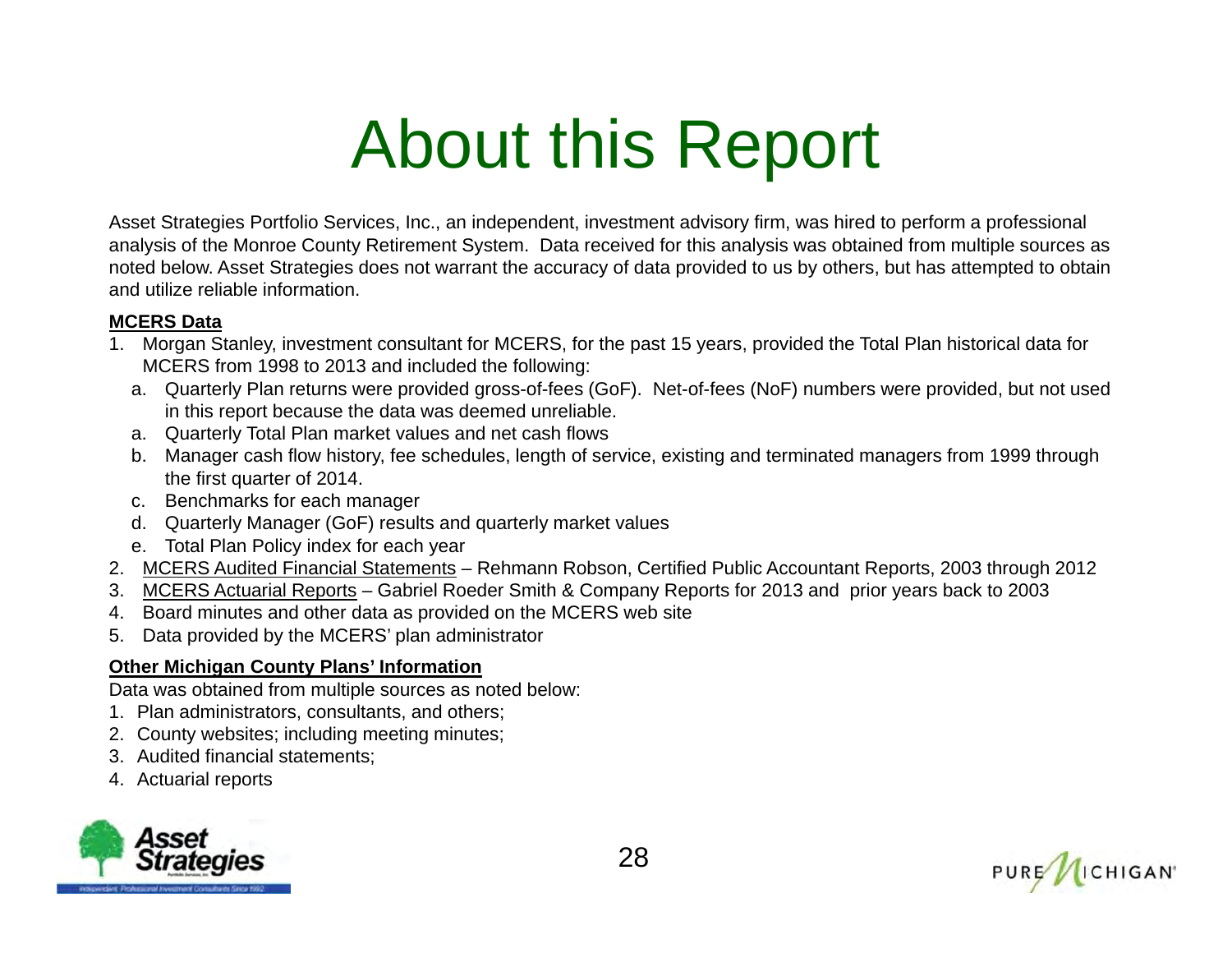#### About This Report (cont.)

We did not audit the data, Data obtained was checked for internal and year-to-year consistency. We are not responsible for the accuracy or completeness of the information provided by Monroe County, or any other entity providing data for this report. Do not rely on this report for any purpose of than the purpose described in the primary communication.

This report contains analysis of the total fund and individual managers' performance. The returns calculated by investment managers will occasionally differ (albeit slightly) from the returns calculated by Asset Strategies. Differences may be explained by any one or a combination of the following factors:

- a. managers account for securities purchases, sales, and cash flows on a mid-month basis, while Asset Strategies accounts for transactions on the date of occurrence,
- b. the pricing sources used by the managers are different from the sources used by the custodian,
- c. managers report purchases and sales on a trade date basis, while custodial banks generally report on a settlement date basis, and
- d. managers and custodians differ in their method and timing in accounting for accrued income.

Investment results for periods greater than one year are annualized and gross-of-fees.

The Registered Investment Advisor firm publishing this report is independent of the plan sponsor, Monroe County Board of Commissioners, actuary, auditor, investment managers and investment consultant referred to in this report.